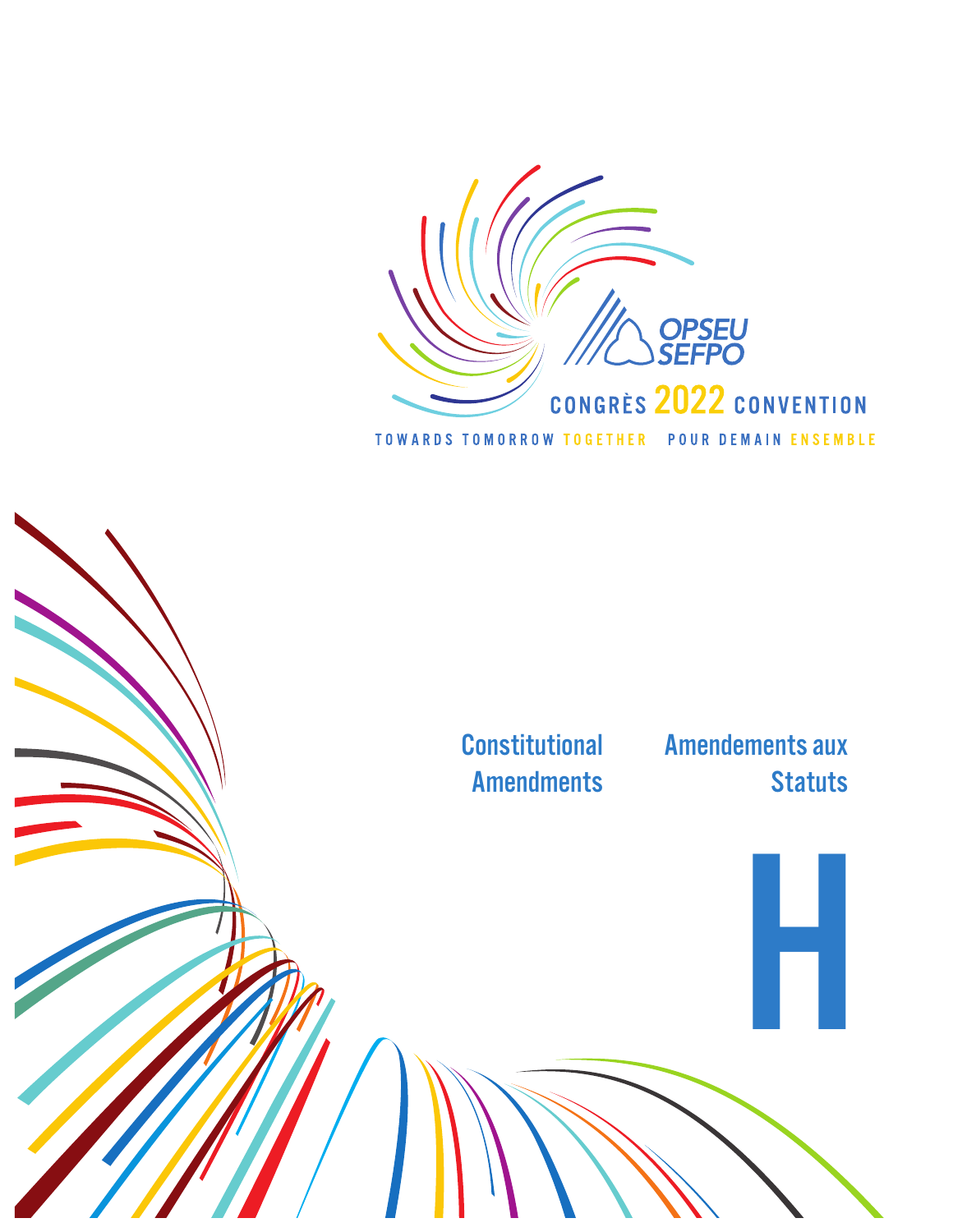# **2022 CONVENTION CONSTITUTION COMMITTEE**

## **TERMS OF REFERENCE:**

In accordance with Article 13.9.3, the Executive Committee of the Union has provided the following specific guidelines for the operations of the Constitution Committee:

This Committee shall:

- (1) Meet before the opening of the Convention to consider all amendments duly submitted in accordance with Article 13.8 of the Constitution.
- (2) Omit from the convention manual those amendments that are submitted contrary to Article 13.8, namely late amendments and those submitted without the required accompaniment of signed minutes of the meeting at which they were adopted. Such minutes must contain evidence that a quorum was present and that each amendment was presented and voted upon separately.
- (3) Have the authority to combine identical or similar constitutional amendments, and those having the same general intent or those relating to the same subject, and to present composite, substitute or amended constitutional amendments to the Convention.
- (4) In moving adoption of constitutional amendments, make recommendations for or against adoption, or for referral, or make no recommendations.
- (5) Have the authority to give reasons for its recommendations, either orally or in the form of introductory ("Whereas") clauses, which may not have been included in the original submission.
- (6) At its first appearance (report) before the Convention, present a timetable and list of priorities for all constitutional amendments.
- (7) Deal promptly and in accordance with the sense of the Convention with all referrals "with instruction" back to the Committee and treat such referrals as a matter of priority.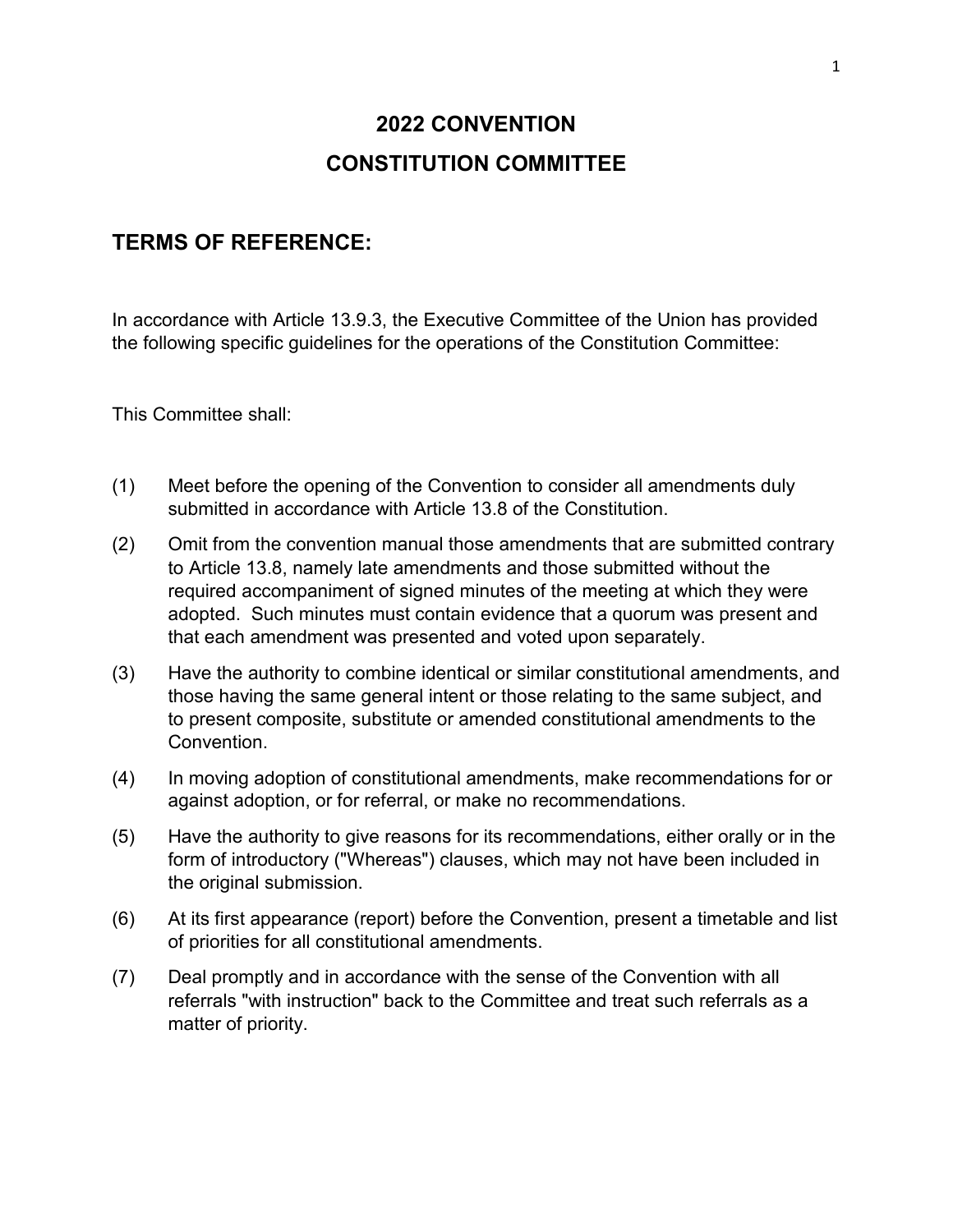The Committee shall also have the authority to interpret and translate a generally-stated amendment into precise constitutional amendments and to introduce related changes required by a given amendment.

The Constitution Committee is empowered to call any member of the Executive Board before it to provide whatever information s/he may have that is relevant to a particular constitutional amendment. The Committee should also endeavour to clarify constitutional amendments, if necessary, by asking representatives of the body submitting the amendments to come before the Committee and explain the intent. It is to be noted that such meetings are for clarification purposes only, not debate or argument.

In its function of combining, clarifying, ordering, moving and explaining proposed amendments the Committee should bear in mind at all times that its purpose is to expedite the orderly transaction of the Convention's business and that, as a Committee of delegates, it is answerable to and the servant of the Convention. As such, the Committee must take care to be guided by the wishes of the Convention.

To expedite the printing of a revised Constitution, the Committee is directed to prepare a report for the President showing the disposition of all amendments dealt with by the Convention. This report should be in the hands of the President within 30 days of the adjournment of the Convention.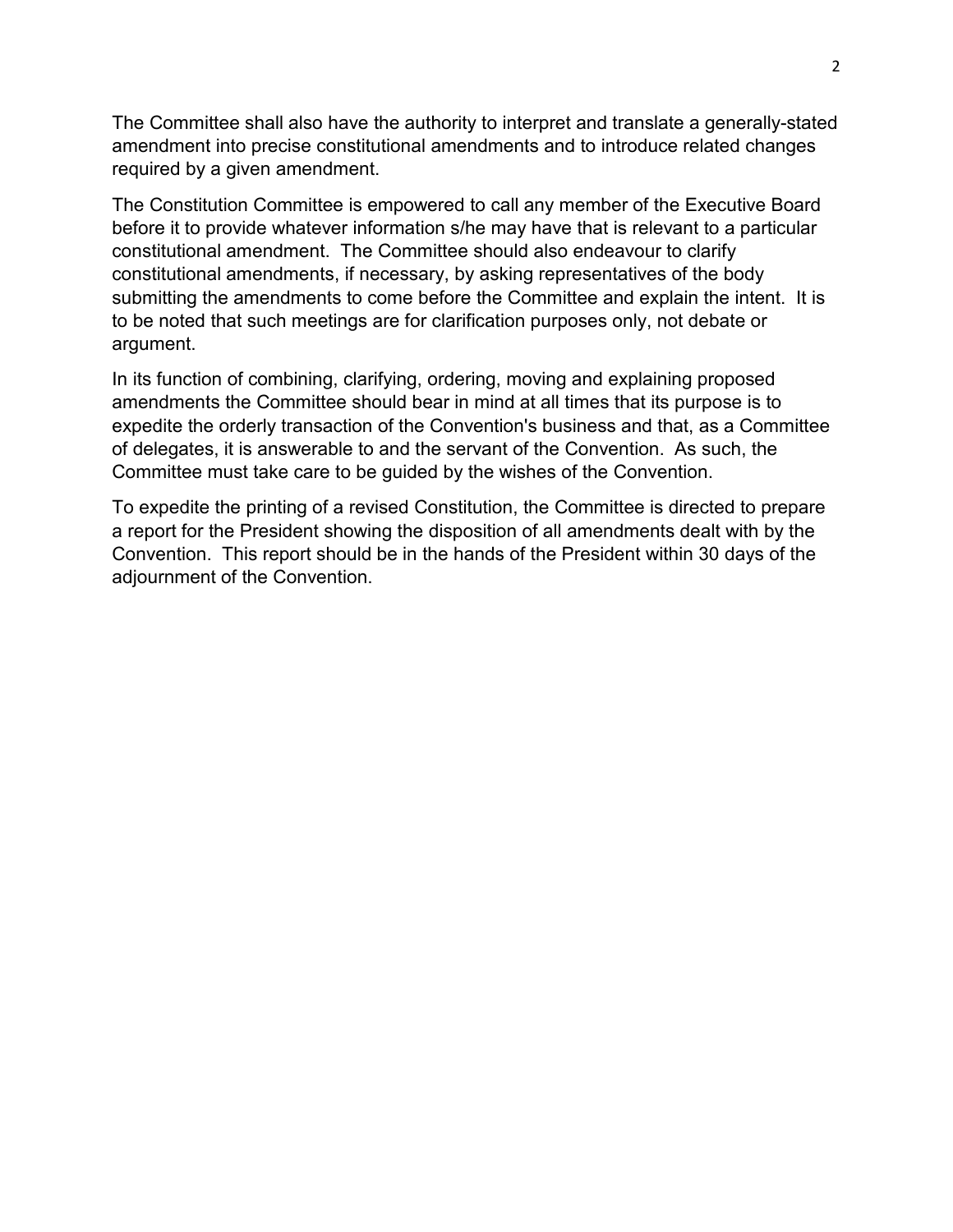# **2022 Constitution Committee**

| <b>Naz Binck</b>               | <b>Region 1</b>      |
|--------------------------------|----------------------|
| Dave Wakely (Chair)            | <b>Region 2</b>      |
| <b>Tim Hannah (Vice Chair)</b> | <b>Region 3</b>      |
| Adam Ly                        | <b>Region 4</b>      |
| Janice Hagan                   | <b>Region 5</b>      |
| <b>Arlene Proulx</b>           | <b>Region 6</b>      |
| <b>Stacy Grieve</b>            | <b>Region 7</b>      |
| <b>Ken Steinbrunner</b>        | <b>EBM, Region 6</b> |
| <b>Pat Honsberger</b>          | <b>Staff Advisor</b> |
| Hasnain Abid                   | <b>Secretary</b>     |
|                                |                      |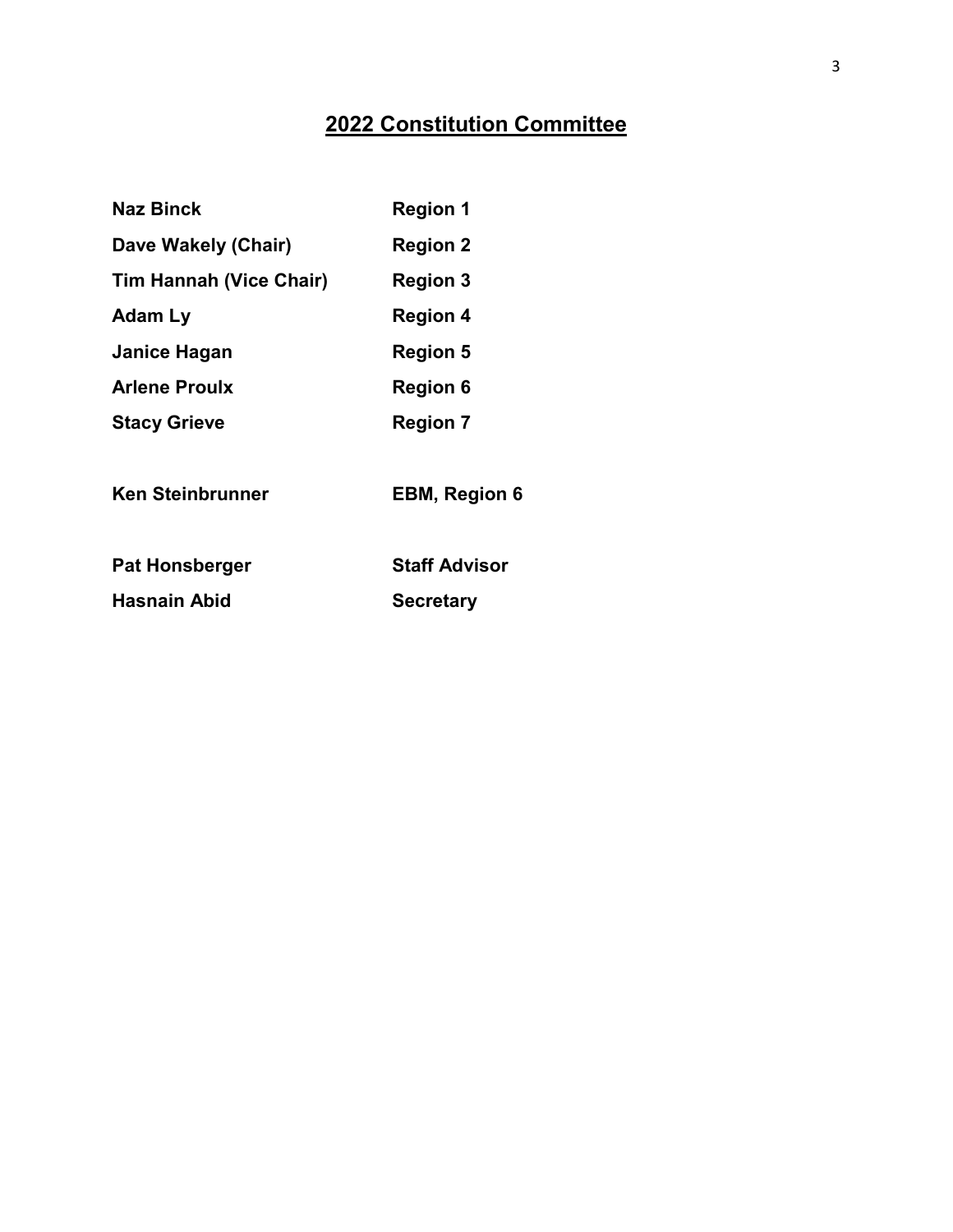# **Article 1 – OPSEU Name Change**

## **(Submitted by the Executive Board)**

*Whereas* the Union is known in the English language as the "Ontario Public Service Employees Union" and in the French language as the "Syndicat des employées et employés de la fonction publique de l'Ontario"; and

**Whereas** the Union is known separately in English and French by the acronyms OPSEU and SEFPO; and

*Whereas* the Union makes great effort to be inclusive for all its members and provide services in both official languages English and French, and is in the process of implementing a number of recommendations to increase francophone services;

*Whereas* the OPSEU Executive Board passed a motion at the January 22-23, 2020 Executive Board meeting to initiate a change of the Unions name from "Ontario Public Service Employees Union" to "Ontario Public Service Employees Union/Syndicat des employées et employés de la fonction publique de l'Ontario" and submitted the motion to Convention 2022 for approval*.*

**Therefore be it resolved that OPSEU Convention 2022 approve the change of the** Union's name from "Ontario Public Service Employees Union" to "Ontario Public Service Employees Union/Syndicat des employées et employés de la fonction publique de l'Ontario" in accordance with s.131 of the Corporations Act; and

*Be it further resolved that* Article 1.1 of the OPSEU Constitution be amended as follows:

**1.1** The Union shall be known in the English **and French** language**s as "Ontario Public Service Employees Union/Syndicat des employées et employés de la fonction publique de l'Ontario"** as the "Ontario Public Service Employees Union and in the French language as "Syndicat des employées et employés de la fonction publique de l'Ontario."

### **H1**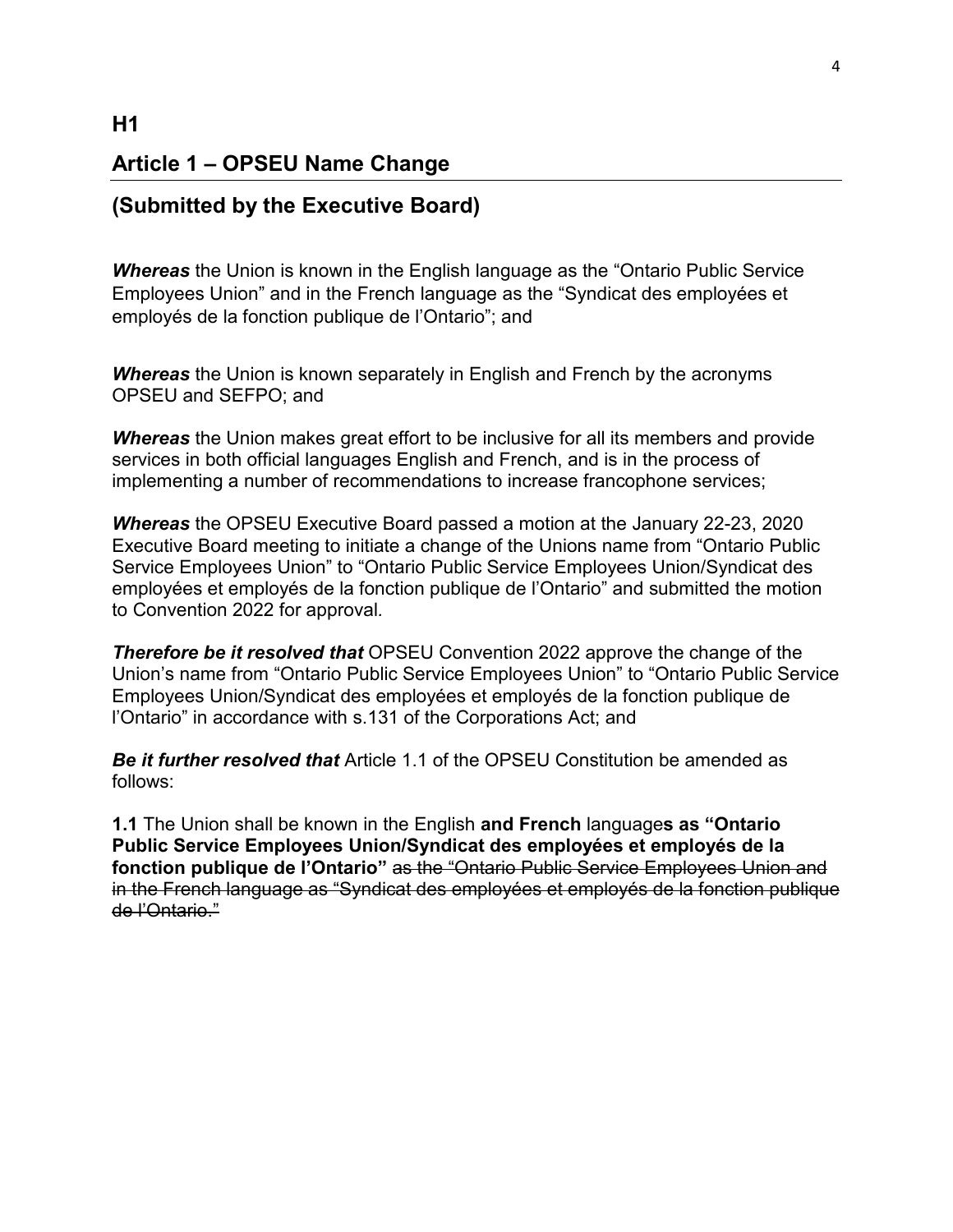## **Article 13 - Delegate entitlement for Conventions**

## **(Submitted by Local 130, Local 147, Local 228, Local 446, Local 546, and Local 649)**

*Whereas* local presidents are an automatic delegate to convention and are considered as part of the Union leadership; and

*Whereas*, the MERCs, Divisional executive and sector chairs are also considered to be in Union leadership roles and also support the locals and are not automatic delegates to convention; and

*Whereas* decisions are made at Convention that affect the way the MERC, Division & Sectors need to work & they don't have the opportunity to provide input; and

*Whereas* many MERCs, Divisions and Sectors hold caucuses at convention to update the members and the chairs may not be elected from their locals to attend; and

*Therefore be it resolved* that the MERC, Divisional, and Sector chairs become automatic delegates, in their own right, separate from their local entitlement, to convention; and

*Be it further resolved that* the MERC, Divisional and Sector chairs be automatic delegates beginning with the 2023 convention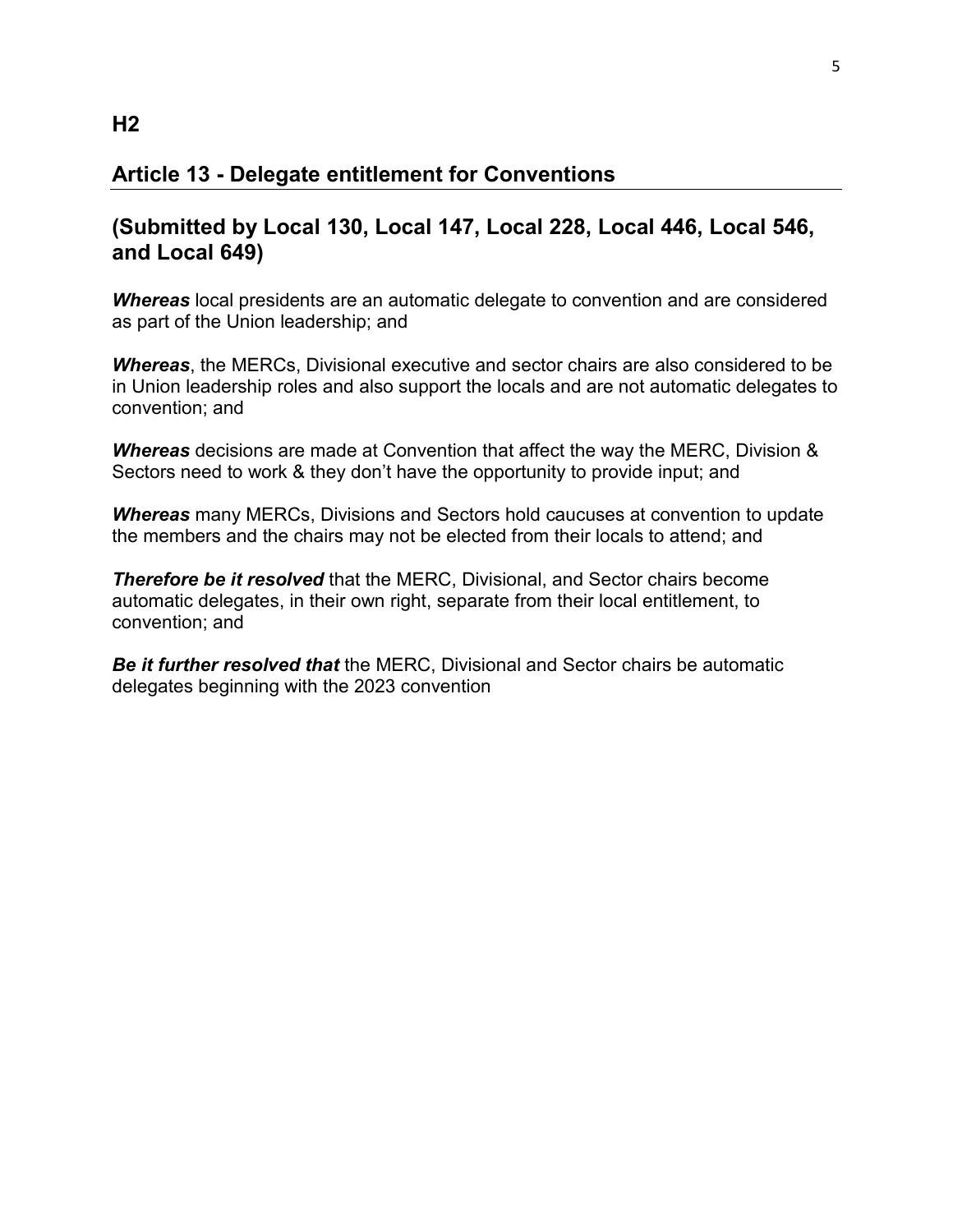## **H3**

## **Articles 13, 14, and 19 – Provincial Committees (addition of Rainbow Alliance arc-en-ciel)**

**(Submitted by Local 102, Local 228, Local 454, Local 446, Local 503, Local 571, Local 608, Local 649, Local 669, Local 4106, Ottawa Area Council, Region 1 Area Council, Thunder Bay & District Area Council, Greater Toronto Area Council, Kingston Area Council, Indigenous Circle, Provincial Francophone Committee, and the Executive Board)**

*Whereas* people in trans, bisexual, lesbian, gay, intersex, asexual, pansexual, queer, questioning, and two-spirited ("TBLGIAPQQ2S") communities have complex and diverse needs in the workplace related to their sexual and / or gender identities;

*Whereas* OPSEU has long recognized the need for the members of the Rainbow Alliance arc-en-ciel to be composed of a variety of gender and / or sexual identities so that their collective experiences can support TBLGIAPQQ2S OPSEU members in their workplaces and in their union;

*Whereas* 7 independent regional elections cannot ensure that a variety of sexual and / or gender identities are consistently elected into the RAA;

*Whereas* the members of the Indigenous Circle have proven that self-selection is a way to ensure that a diversity of identities are maintained inside an equity group;

*Whereas* Committee status can provide benefits to both the equity group seeking it and to OPSEU as a whole;

*Therefore be it resolved that* OPSEU recognizes the Rainbow Alliance arc-en-ciel within the Constitution as a constituted body and that Article 19 of the OPSEU Constitution be amended with the addition of Section 19.6 to read as follows:

**19.6** There shall be a Rainbow Alliance arc-en-ciel Committee composed of two (2) members from each Region where they are represented within the Region. The Members of the Rainbow Alliance arc-en-ciel Committee shall be selected by the Rainbow Alliance arc-en-ciel Committee from interested members who apply to fill vacancies within their Region. The full membership of the Alliance will be renewed on a biennial basis. The function of the Alliance shall be to assist in creating networks within the Regions, to develop and promote programs to encourage TBLGIAPQQ2S (trans, bisexual, lesbian, gay, intersex, asexual, pansexual, queer, questioning, two spirited) members to participate in Union activities, and to increase the awareness and understanding of TBLGIAPQQ2S issues throughout the membership.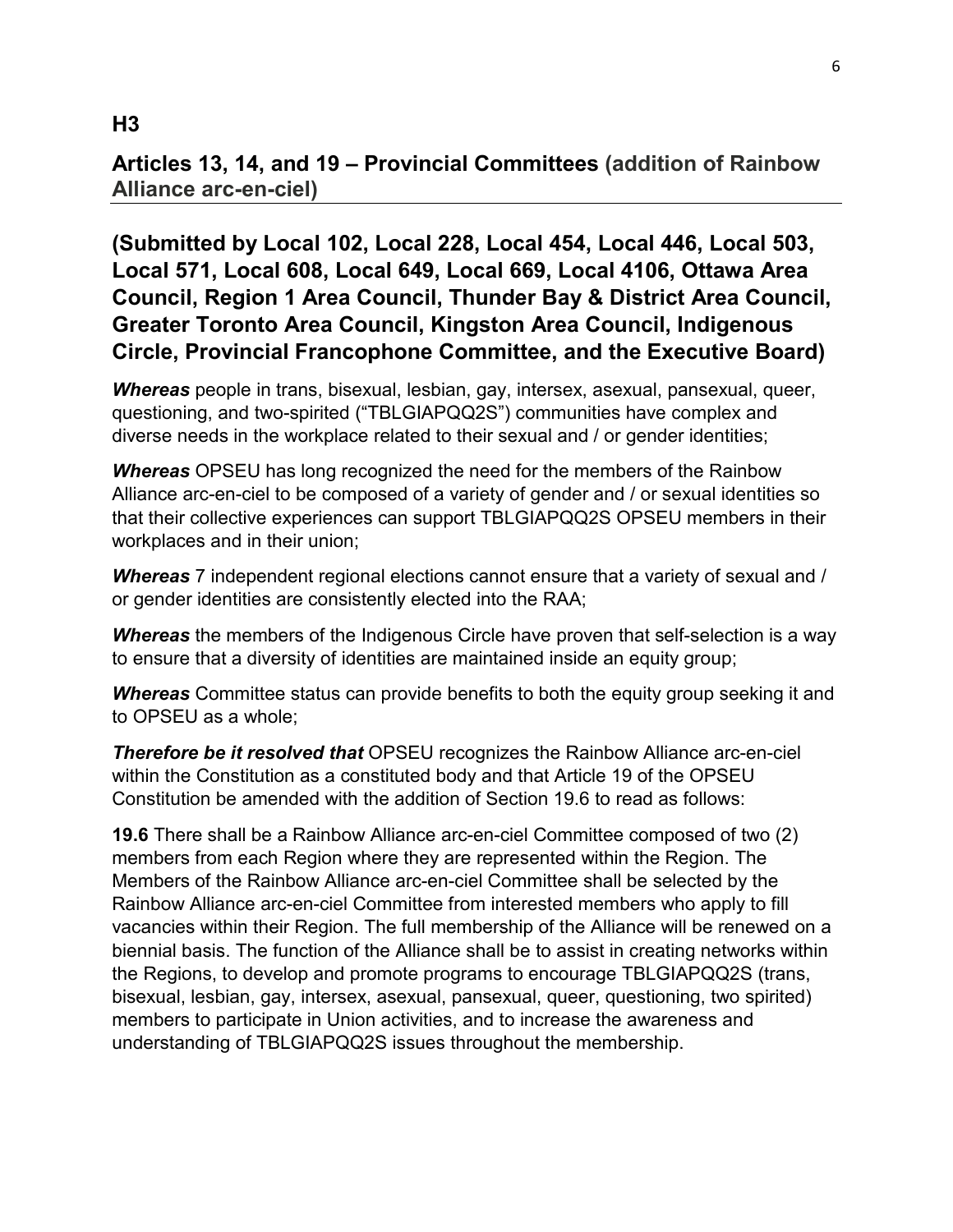## **H3 continued**

Therefore be it further resolved that Articles 13.4, 13.8, and 14.5.4 be amended as follows (changes noted **in bold and underlined**):

### Article 13.4 (4)

The Members of the Provincial Women's Committee and the Provincial Human Rights Committee and the Provincial Young Workers Committee and the Provincial Francophone Committee, and one Member of the Indigenous Circle per Region, **and one Member of the Rainbow Alliance arc-en-ciel Committee per Region,** shall be entitled to be delegates.

## Article 13.8

13.8 Resolutions and constitutional amendments may be submitted by any Local, Area Council or Division, by the Executive Board, by the Provincial Women's Committee, by the Provincial Human Rights Committee, by the Provincial Young Workers Committee, by the executive of the Retired Members' Division, by the Provincial Francophone Committee, **and** by the Indigenous Circle **and by the Rainbow Alliance arc-en-ciel Committee.**

### Article 14.5.4

14.5.4 Delegates to Regional election meetings shall be provided with a financial statement showing the expenses incurred during the previous fiscal year by the regional Board Members, the Provincial Women's Committee, the Provincial Human Rights Committee, the Provincial Young Workers Committee, **and** the Indigenous Circle **and the Rainbow Alliance arc-en-ciel Committee**.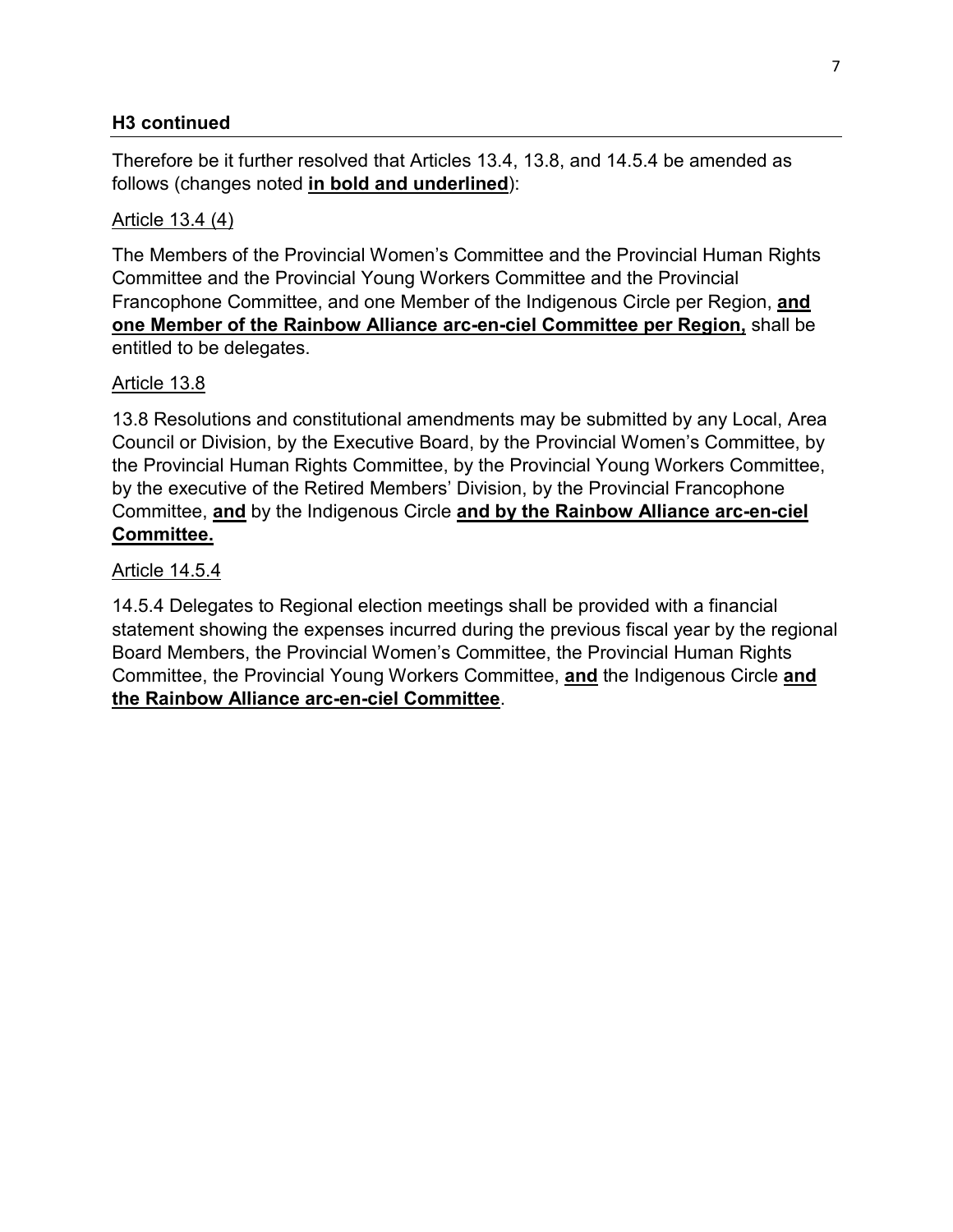# **Article 29 - Order of Business – Addition of Land Acknowledgement**

# **(Submitted by Local 102, and Region 1 Area Council)**

*Whereas* the OPSEU/SEFPO constitution dictates what the agenda template is for General Membership Meetings; and

*Whereas* it is respectful to honour the Indigenous lands that we meet upon and acknowledge the fact that they are stolen and unceded territories of Indigenous People that have been here since the beginning; and

*Whereas* land acknowledgements recognize how systemic and institutional systems of power have oppressed Indigenous peoples, and how that oppression has historically influenced the way non-Indigenous people perceive and interact with Indigenous peoples; and

*Whereas* one mechanism that we have in acknowledging these facts, is to conduct a Land Acknowledgement once a meeting has been called to order; and

*Whereas* OPSEU/SEFPO has made a commitment to Reconciliation and land acknowledgements have been inspired by the 94 Calls-to-Action published in the Truth and Reconciliation Commission of Canada report,

*Therefore be it resolved that* article 29.7.2 of the OPSEU/SEFPO Constitution be amended as Follows:

The Order of Business at a general membership meeting shall be:

- 1. Call to order.
- 2. Land Acknowledgement.
- 3. Statement of Respect.
- 4. Adoption of agenda.
- 5. Minutes of previous meeting.
- 6. Business arising.
- 7. Treasurer's report.
- 8. Correspondence.
- 9. Initiation of new members.

## **H4**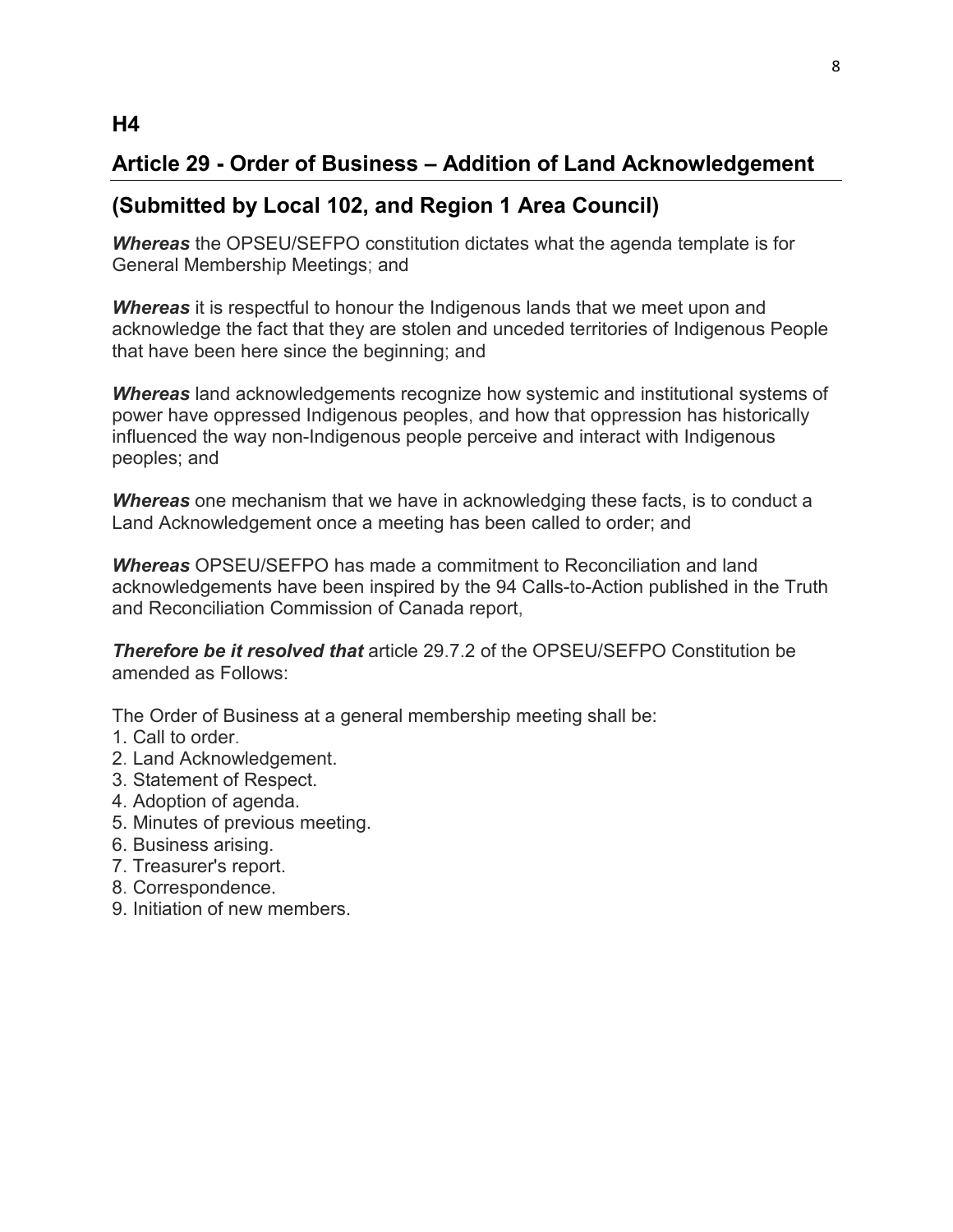# **Article 13 – Election of Alternates**

## **(Submitted by Local 454, Local 446, and Ottawa Area Council)**

*Whereas* some Locals have large numbers of precarious workers which can result in losing many elected delegates and alternates between an election and Convention or a Regional or Divisional Meeting; and

*Therefore, be it resolved that* the Constitution be amended to allow Locals to elect as many alternates to Convention, Regional and Divisional meetings as they need, but only to bring a number of alternates equal to their number of delegates to the actual meeting.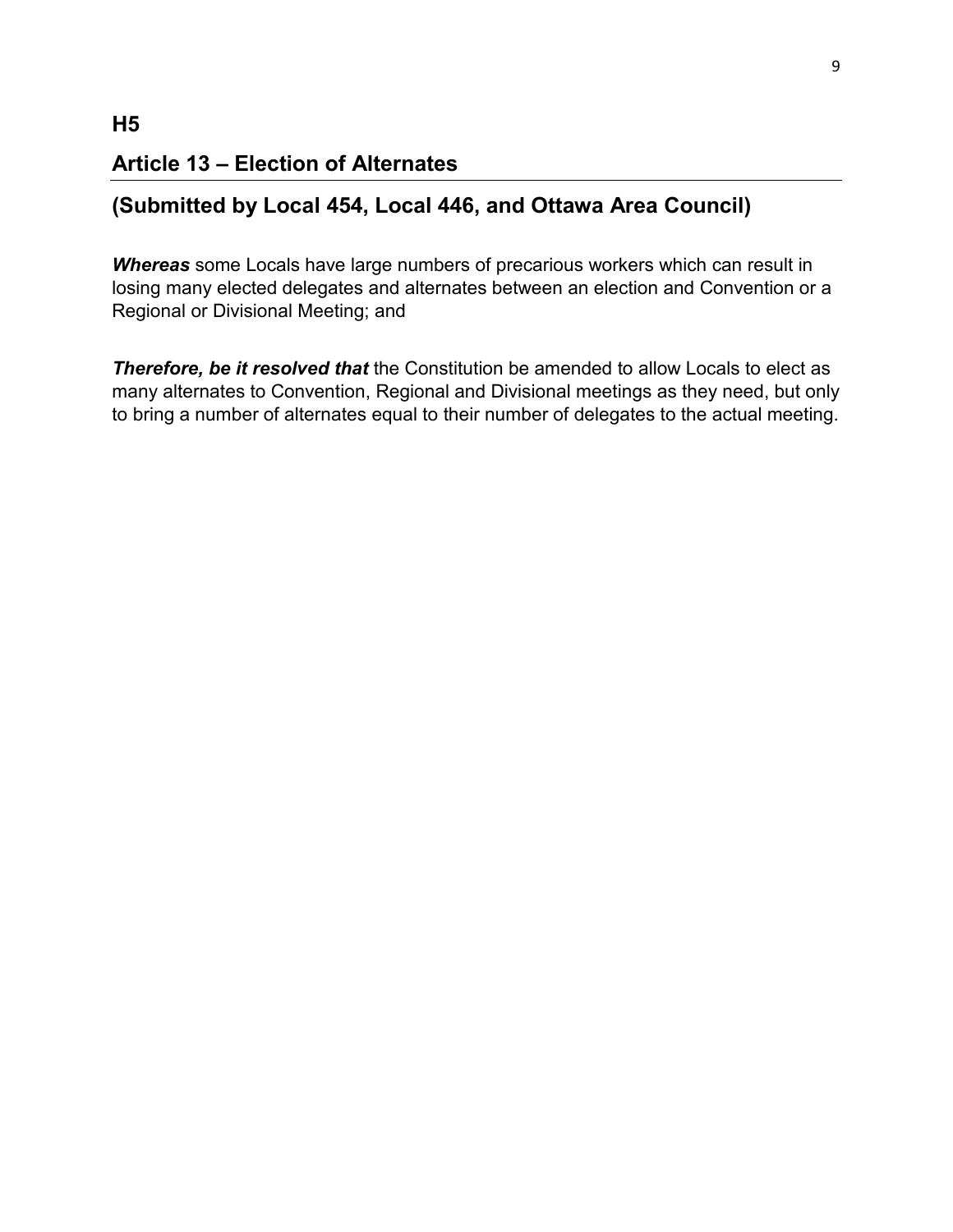# **Article 13 – Delegate voting procedures**

# **(Submitted by Local 454, and Ottawa Area Council)**

*Whereas* in Composite Locals, delegates to Regional and Convention meetings are drawn at large from the membership without regard to Unit; and

*Whereas* this could result in an entire unit of members not represented at Convention;

*Therefore, be it resolved that* that the Constitution be amended to allow Locals to establish voting procedures to encourage electing at least one delegate from each Unit where numbers of delegates allow.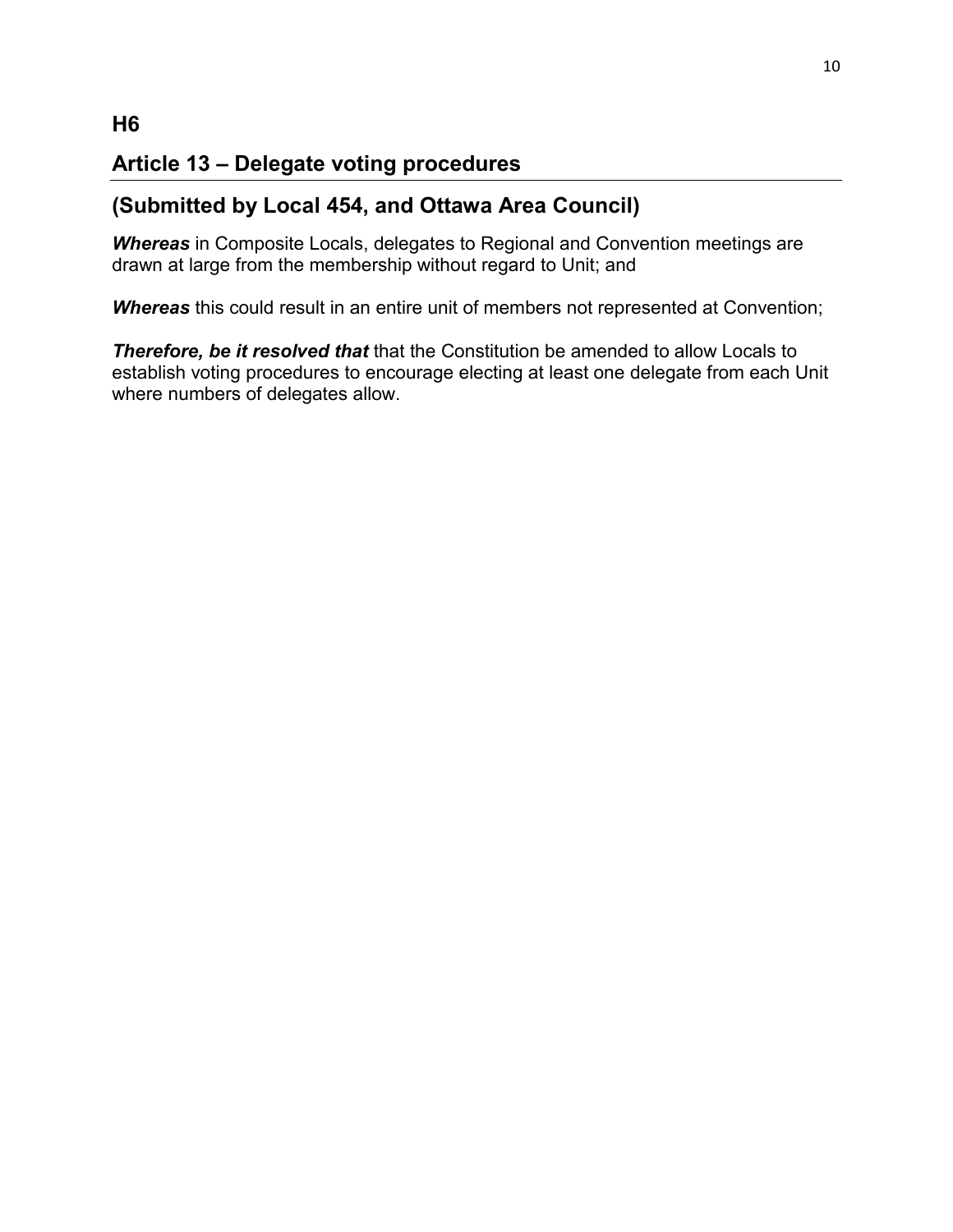# **Articles 14, and 16 – Addition of Equity seats to Executive Board**

# **(Submitted by Local 571, and Greater Toronto Area Council)**

*Whereas,* the Canadian Labour Movement has examined the reality of racial discrimination in our workplaces, and society, and recognized an under representation of equity groups within our union, and

*Whereas,* many unions and federations have existing policies that designate seats on leadership bodies for women and other equity seeking groups. In particular, the Ontario Federation of Labour, who amended their constitution in 1983 to create five executive board positions for equity seats, and

*Whereas,* the OFL continued to build upon that diversity within its leadership structure by establishing a Racialized and Black People vice president in 1987 and further adopted vice president's positions for persons with disabilities, Indigenous peoples and LGBTQ persons, and

*Whereas,* the CLC added six vice president seats for women in 1984 and two vice president seats for Racialized and Black People in 1992.

*Therefore be it resolved that* OPSEU address this under representation of equity groups within our union by providing that members in good standing of each equity committee and Board-recognized equity caucus elect one member of their equity committee or Board-recognized equity caucus to the Executive Board.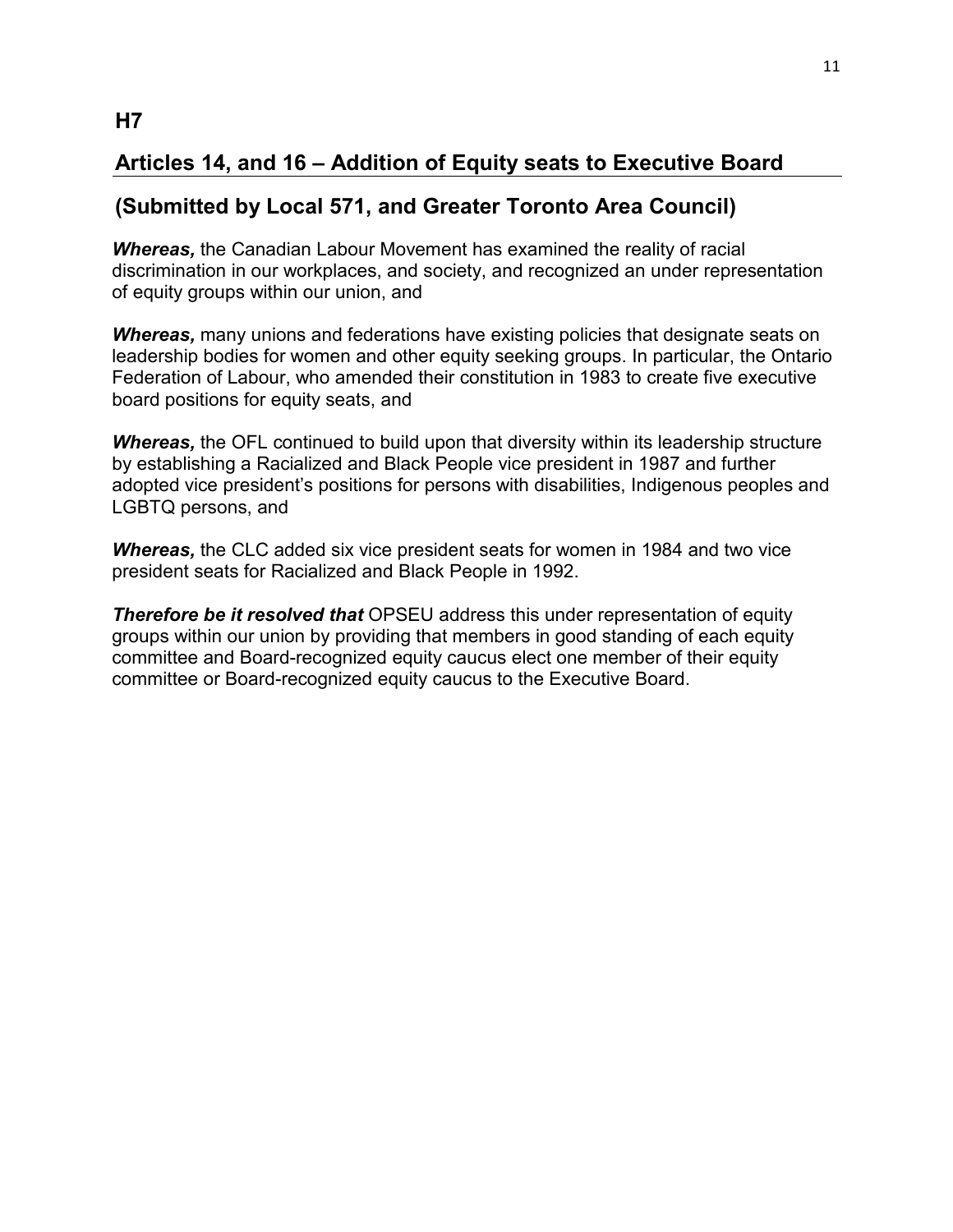# **Article 13 – Convention agenda**

## **(Submitted by Region 1 Area Council)**

*Whereas* in 1998 it was adopted as policy that the Resolution Committee and Constitution Committee each have one and a half (1.5) hours for their first and second reports at Convention; and,

*Whereas* Convention agendas have been prepared that do not meet the policy requirement; and,

*Whereas* there can be sufficient time to conduct business and recognize the outstanding activism of members at Convention; and,

**Whereas** there is a need to transition the allocation from policy into a governance requirement;

**Therefore be it resolved** that Article 13 of the Constitution be amended to require that Convention agendas shall include an allocation of one and a half (1.5) hours per full day, or 45 minutes per half day, to the Resolution Committee and an equal amount of time to the Constitution Committee, for their reports.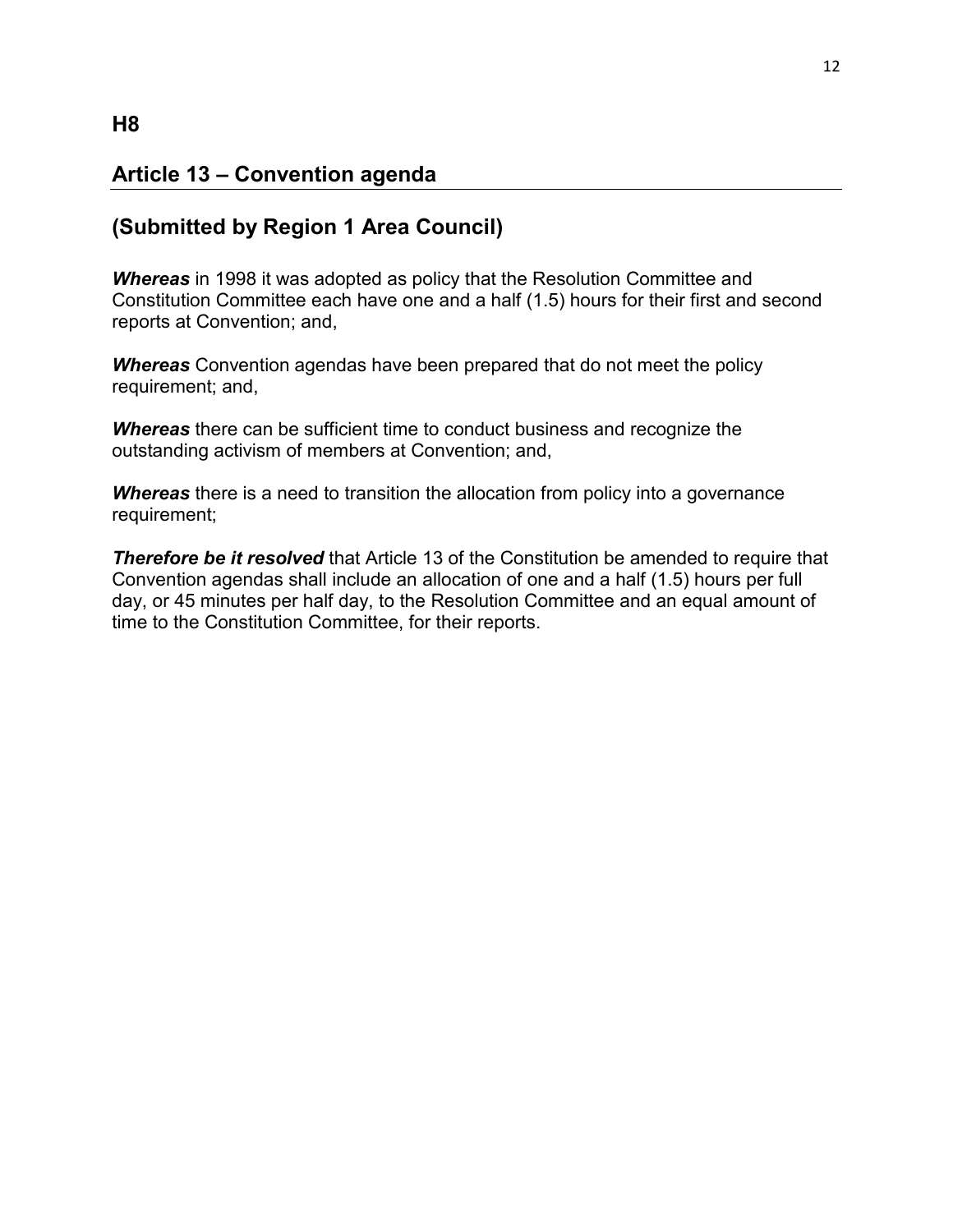# **Article 29 – Bylaws for Local Unions**

## **(Submitted by Region 1 Area Council)**

*Whereas* CAAT Support Part-Time members have been organized and Support Locals have become composite locals; and,

*Whereas* CAAT Faculty Part-Time/Sessional members are about to be organized and Faculty Locals will face the same decision; and,

*Whereas* the definitions of the Colleges Collective Bargaining Act (CCBA) would allow employers to move an elected Unit Steward from one unit to another nullifying a Local's election process and undermining the function of a Local; and,

*Whereas* there is a need for solidarity with contract faculty and other precarious workers; and,

*Whereas* the position of Chief Steward has traditionally been associated with leadership in grievance handling for a local;

**Therefore, be it resolved** that Article 29 of the Constitution be amended to allow Sectors/Divisions to remove the structural difference between Single-Unit, Multi-Unit and Composite locals, allowing them to elect a Chief Steward, as defined in local bylaws; and,

*Be it further resolved that* the creation of the Unit Steward positions be allowed (but not be required) should Locals establish them in local bylaws, and that all elected Stewards be full members of the LEC and eligible to run for officer positions.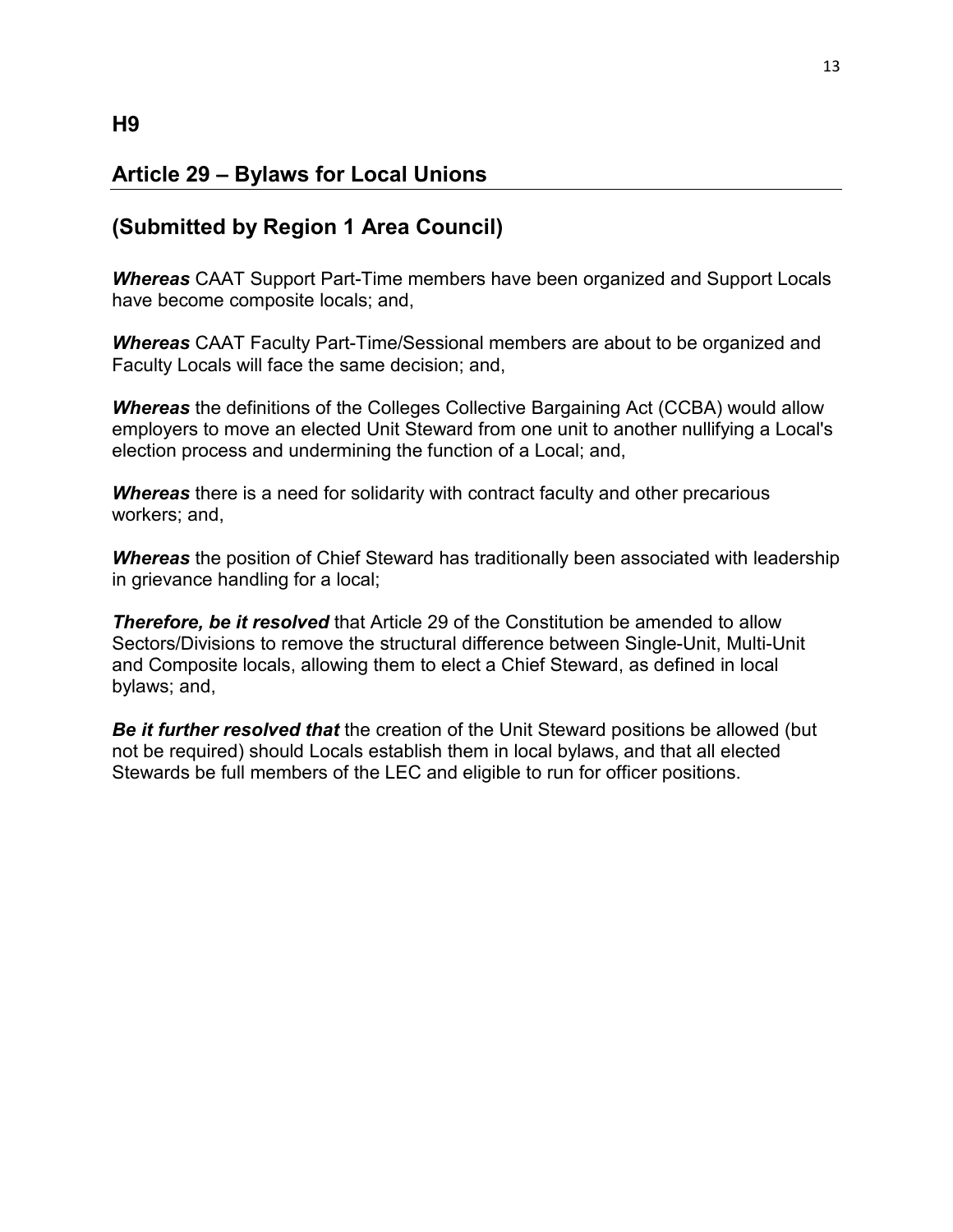# **Articles 13, 14, and 19 - Provincial Committees (addition of Coalition of Racialized Workers Committee)**

# **(Submitted by the Executive Board)**

*Whereas* addressing systemic discrimination and racism requires creating spaces for Black Indigenous, and racialized communities to ensure that they have a voice at the table; and

*Whereas* OPSEU/SEFPO's Coalition of Racialized Workers (CoRW) works to organize, educate, support, and empower all Black and racialized workers within OPSEU/SEFPO;

*Whereas* the structure of the CoRW, as one of OPSEU/SEFPO's three (3) equity caucuses, is not recognized in OPSEU/SEFPO's Constitution; and

*Whereas* members of the CoRW do not have delegate status at Convention, Regional Meetings, OFL, CLC, NUPGE, and other events where OPSEU/SEFPO delegates attend; and

*Whereas* becoming a provincial equity committee will give CoRW equitable status to that of OPSEU/SEFPO's five (5) other provincial equity committees; and

*Whereas* existing systemic barriers is a major issue as to why Black and racialized members cannot attend Regional Meetings where elections for four provincial equity committees take place; and

**Whereas** the members of the Indigenous Circle, a fifth provincial equity committee, has proven that self-selection is a way to ensure that a diversity of identities are maintained inside an equity group; and

*Whereas* Committee status can provide benefits to both the equity group seeking it and to OPSEU/SEFPO as a whole;

*Therefore Be It Resolved That* OPSEU/SEFPO recognizes the Coalition of Racialized Workers (CoRW) within the Constitution as a constituted body and that Article 19 of the OPSEU Constitution be amended with the addition of Section 19.7 to read as follows:

19.7 There shall be a Coalition of Racialized Workers Committee composed of two (2) members from each Region where they are represented within the Region. The Members of the Coalition of Racialized Workers Committee shall be selected by the Coalition of Racialized Workers Committee from interested members who apply to fill vacancies within their Region. The full membership of the Coalition of Racialized Workers Committee will be renewed on a biennial basis. The function of the Coalition of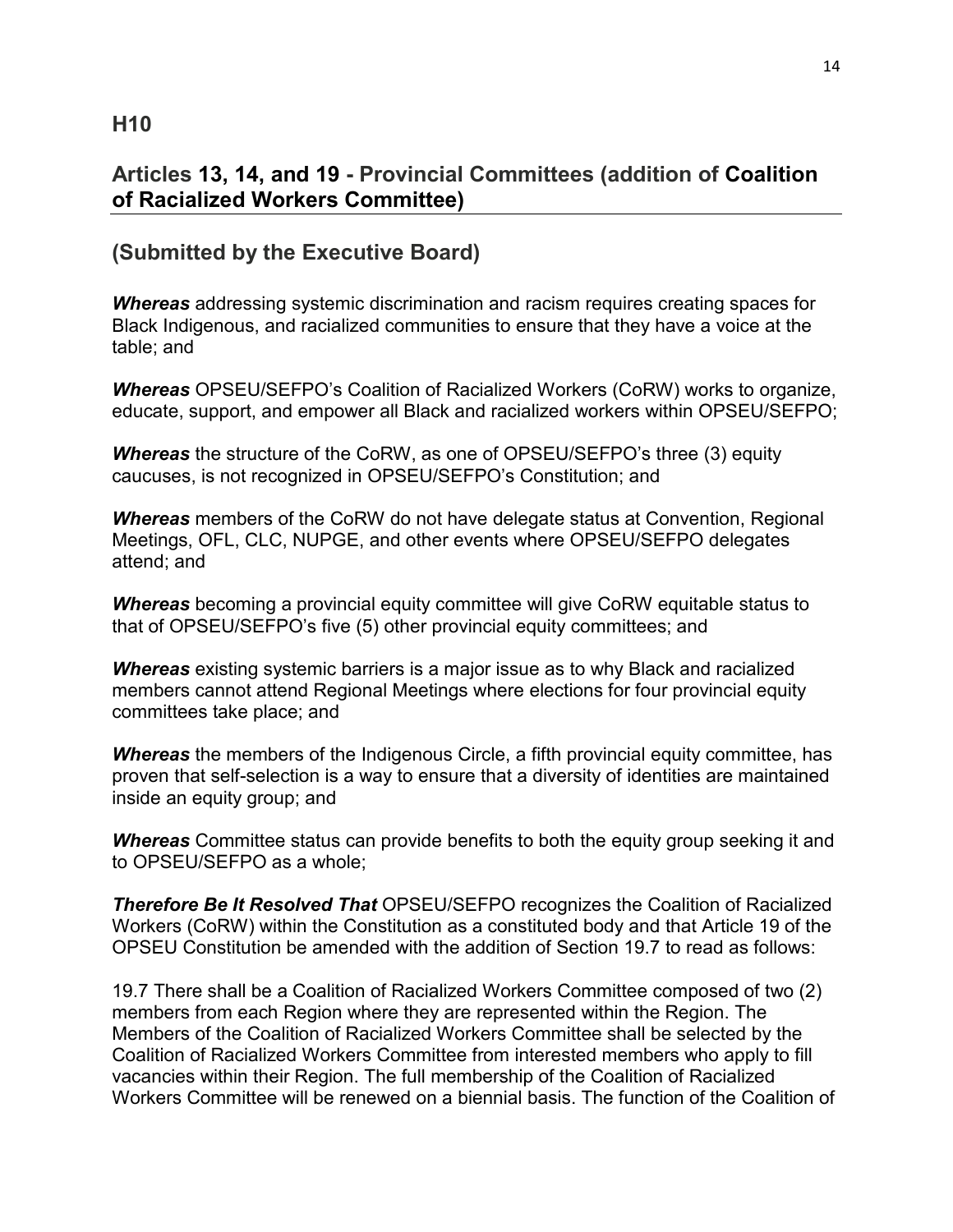### **H10 continued**

Racialized Workers Committee shall be to assist in creating networks within the Regions, to develop and promote programs Black and racialized members to participate in Union activities, and to increase the awareness and understanding of issues that impact Black and racialized members throughout the membership.

*Therefore Be It Further Resolved That* Articles 13.4, 13.8, and 14.5.4 be amended as follows (changes noted **in bold and underlined**):

## Article 13.4 (4)

The Members of the Provincial Women's Committee and the Provincial Human Rights Committee and the Provincial Young Workers Committee and the Provincial Francophone Committee, and one Member of the Indigenous Circle per Region, **and one Member of the Coalition of Racialized Workers Committee per Region,** shall be entitled to be delegates.

### Article 13.8

13.8 Resolutions and constitutional amendments may be submitted by any Local, Area Council or Division, by the Executive Board, by the Provincial Women's Committee, by the Provincial Human Rights Committee, by the Provincial Young Workers Committee, by the executive of the Retired Members' Division, by the Provincial Francophone Committee, **and by the Indigenous Circle and by the Coalition of Racialized Workers Committee.** 

### Article 14.5.4

14.5.4 Delegates to Regional election meetings shall be provided with a financial statement showing the expenses incurred during the previous fiscal year by the regional Board Members, the Provincial Women's Committee, the Provincial Human Rights Committee, the Provincial Young Workers Committee, the Indigenous Circle **and the Coalition of Racialized Workers Committee**.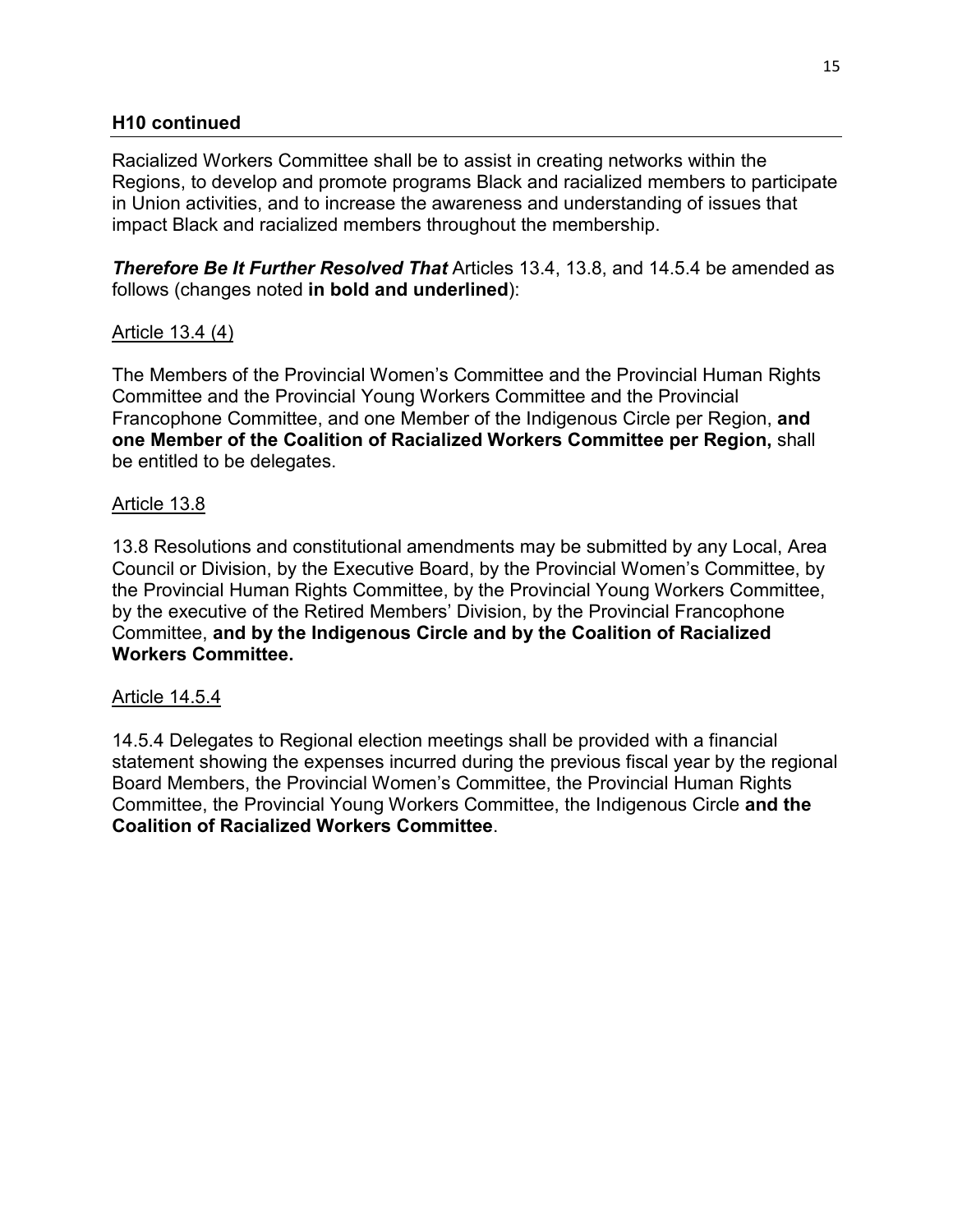## **H11**

# **Articles 4, 7, 14, 15, 21, 24, and 29 – Commitment to Dismantling Racism**

## **(Submitted by the Executive Board)**

*Whereas* OPSEU/SEFPO recognizes that anti-Black racism, anti-Indigenous racism, and all forms of racism is a barrier to prevents its membership from full participation; and

*Whereas* OPSEU/SEFPO has a long term commitment to dismantling anti-Black racism, anti-Indigenous racism, and all forms of racism in all of its systems and structures; and

*Whereas* recommendations # 14 of the OPSEU/SEFPO Social Mapping Project (SMP) is to create a comprehensive approach that will build equity awareness and skills within the various levels of its membership; and

*Whereas* recommendations # 7 and 15 of the OPSEU/SEFPO SMP requires that Board members, other leaders and newly elected leaders engage in and complete an Equity learning pathway in order to become champions of equity, diversity, and inclusion.

*Therefore Be It Resolved That* changes to Articles 4, 7, 14, 15, 21, 24 and 29 be made to the OPSEU/SEFPO Constitution; and

*Be It Further Resolved That* the applicable Articles in the OPSEU/SEFPO Constitution be amended as follows with changes outlined in **bold**.

#### Article 4 Aims and Purposes

4.1 The aims and purposes of the Union shall be:

- 1. To regulate labour relations between the Members and their employers and managers, said labour relations to include the scope of negotiation, collective bargaining, the enforcement of collective agreements and health and safety standards, and the safeguarding of human rights;
- 2. To organize, sign to membership, and represent employees in Ontario;
- 3. To advance the common interests, economic, social and political, of the Members and of all public employees, wherever possible, by all appropriate means;
- 4. To bring about improvements in the wages and working conditions of the membership, including the right of equal pay for work of equal value;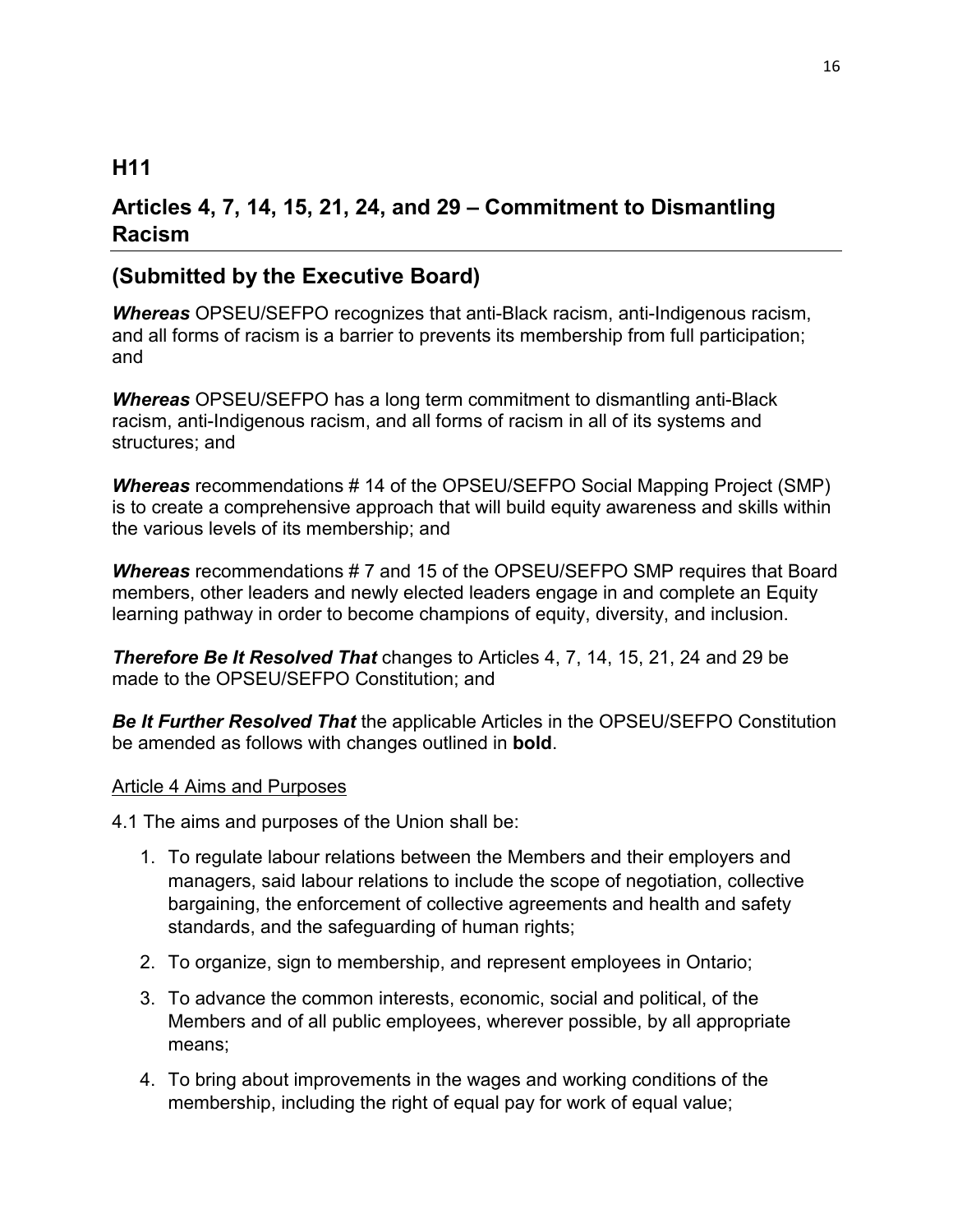- 5. To work for and defend members to ensure that our workplaces are safe and free from harassment and discrimination;
- **6. To actively identify and dismantle anti-Black racism, anti-Indigenous racism, and all forms of racism and discrimination within its systems and structures so that all members have full access to services and can fully participate in the union;**
- 7. To promote and defend the right to strike;
- 8. To promote full employment and an equitable distribution of wealth within Canadian and international society;
- 9. To co-operate with labour unions and other organizations with similar objectives in strengthening the Canadian labour union movement as a means towards advancing the interests and improving the well-being of workers generally in Canada and internationally;
- 10.To promote justice, equality, and efficiency in services to the public;
- 11.To strengthen, by precept and example, democratic principles and practices both in the Canadian labour union movement and in all manner of institutions, organizations, and government in Canada and internationally.

### Article 7 Membership Rights

7.2.2 A member may be removed from office and/or barred from running for office for a specified term by a two-thirds majority vote of the Executive Board after a finding of a breach of OPSEU/**SEFPO's Harassment and Discrimination Prevention Policy (HDPP).** 

**Upon release of the final investigation report that details the finding of a breach of OPSEU/SEFPO's HDPP, the Executive Board will meet within two weeks of the release of the final report and make a determination on the member's status.**

### Article 14 Election and Removal of Executive Board

14.7.2 The Member-elect shall take the following oath during the Convention immediately following his/ her election:

• I, spromise that I will uphold and obey the Constitution and dulyauthorized policies of the Ontario Public Service Employees Union, fulfil the obligations and responsibilities of my office to the best of my ability, and promptly deliver to my successor all monies, records, and other property of the Union in my possession at the close of my term in office.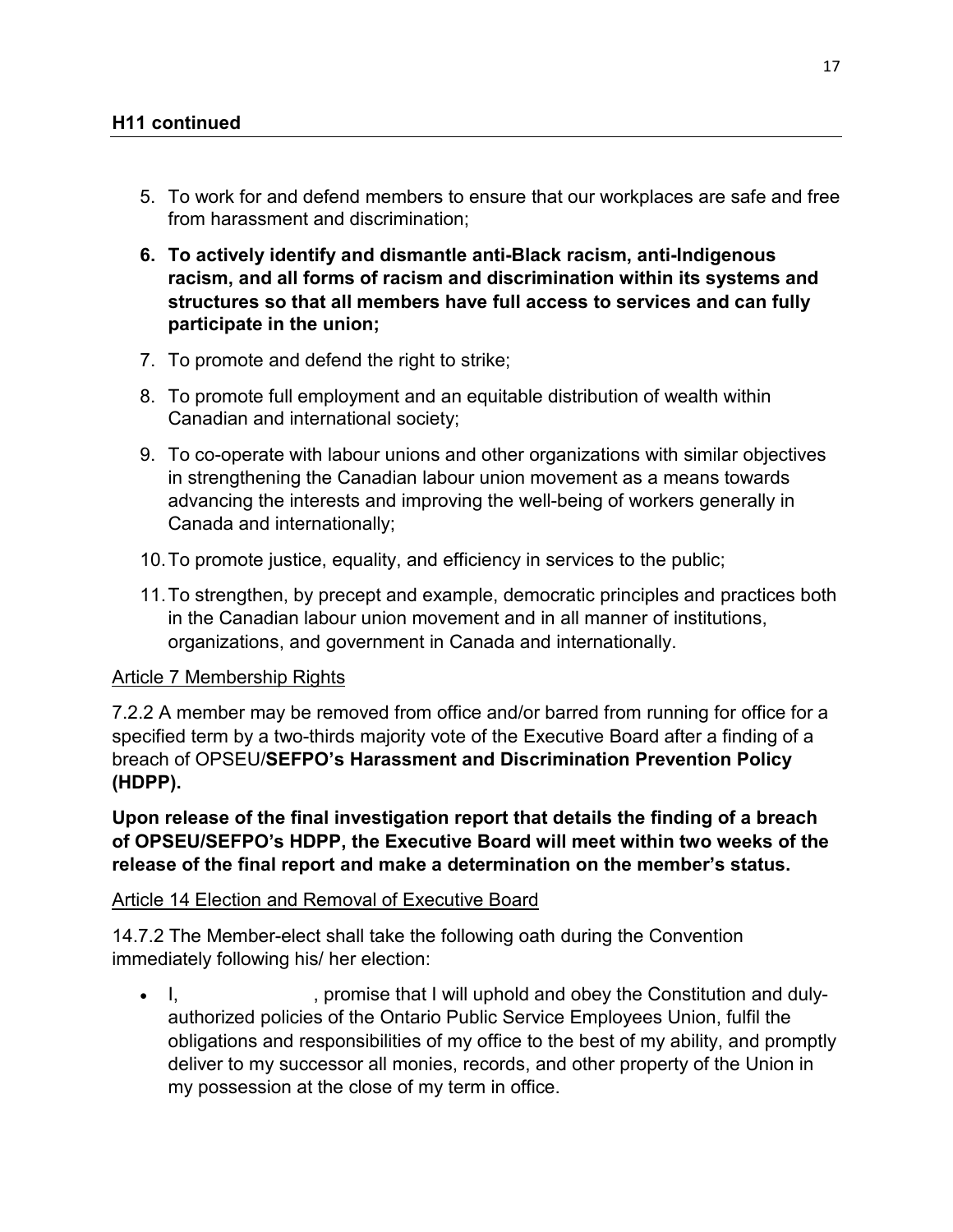**I further promise to uphold the union's commitment to dismantling anti-Black racism, anti-Indigenous and all forms of racism and discrimination, and will actively participate in all OPSEU/SEFPO approved trainings and/or initiatives that are made available to the membership."**

Where any Member-elect is not able to take the oath at the Convention, it may be administered by the President at a Board meeting, but such Member-elect shall not be, or act as, a Member of the Board until the oath has been taken. Each Member-elect of the Board shall be required to take the oath, regardless of whether s/he has previously served on the Board.

**Article 14.10 Upon every election to any of the above mentioned bodies (Executive Board, the Provincial Women's Committee, the Provincial Human Rights Committee, the Provincial Young Workers Committee, the Provincial Francophone Committee, and the Indigenous Circle), all elected officials are required to participate in mandatory, OPSEU/SEFPO approved dismantling anti-Black racism, anti-Indigenous trainings within 60 days of assuming office.**

#### Article 15 Vacancies

**Article 15.7 Upon assuming an office declared a vacancy, the newly elected representative is required to take mandatory OPSEU/SEFPO approved dismantling anti-Black racism, anti-Indigenous trainings within 60 days unless already taken in this election cycle.**

#### Article 21 Divisions

### **21.5 Elections**

**21.5.1 Upon election to the above noted divisions (Occupational Divisions, Ministry and Sector Divisions, Retired Members' Division, Divisional Councils) all elected officials are required to participate in mandatory, OPSEU/SEFPO approved dismantling anti-Black racism, anti-Indigenous trainings within 60 days of assuming office unless already taken in this election cycle.**

**21.5.2 Where there is a vacancy, the newly elected representative is required to participate in mandatory, OPSEU/SEFPO approved dismantling anti-Black racism, anti-Indigenous trainings within 60 days unless already taken in this election cycle.**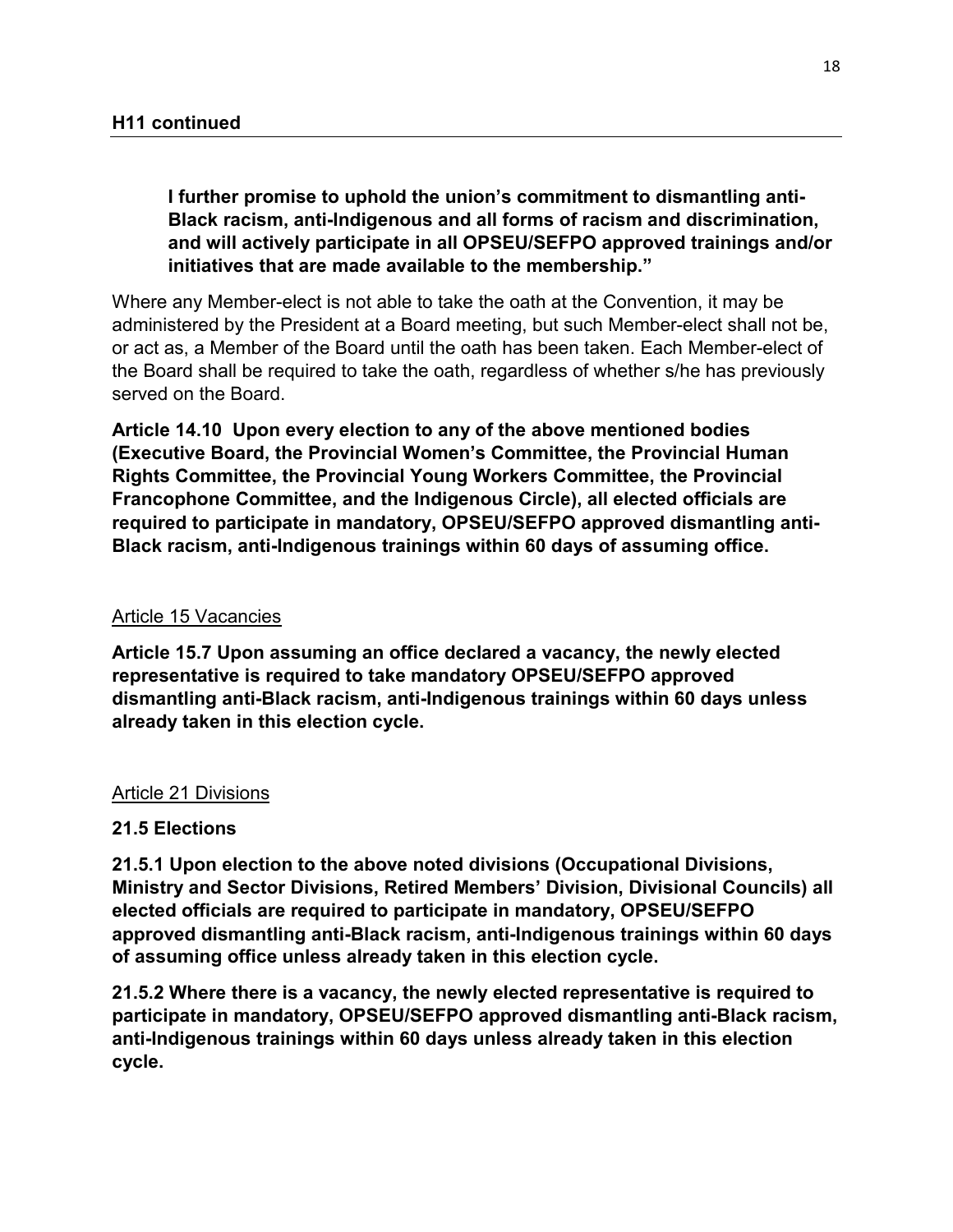## **H11 continued**

### Article 24 Negotiation and Ratification Procedures

**24.1.4 Upon election to a bargaining team, all members are required to participate in mandatory, OPSEU/SEFPO approved dismantling anti-Black racism, anti-Indigenous trainings as part of their bargaining team training. This must be completed prior to any work being done by the bargaining team.** 

### Article 29 Bylaws for Local Unions

### **29.4 Elections**

**Article 29.4.4 Upon election to any position within the local, all local elected representatives are required to participate in mandatory, OPSEU/SEFPO approved dismantling anti-Black racism, anti-Indigenous trainings within 60 days of assuming office.**

**Where there is a vacancy, the newly elected representative is also required to participate in mandatory, OPSEU/SEFPO approved trainings within 60 days of assuming office unless already taken in this election cycle.**

### 29.9 Oaths

29.9.1 All Officers elected at the Local or Unit level shall take the Oath of Office prescribed in Article 14.7 before being allowed to take office. The oath shall be administered at a general membership meeting or at a meeting of the LEC.29.9 Oaths

29.9.2 All Shop and Unit Stewards shall take the following oath before being allowed to take office. The oath shall be administered at a general membership meeting or at a meeting of the LEC, or by submitting a signed copy, to be read aloud at a general membership meeting:

• "I, promise that I will uphold and obey the Constitution and policies of the Ontario Public Service Employees Union and the Bylaws of my Local, work with the Officers of the Local to represent the members, and fulfil the obligations and responsibilities of my elected position as Steward to the best of my ability."

## **I further promise to uphold the union's commitment to dismantling anti-Black racism, anti-Indigenous racism, and all forms of racism and discrimination, and will actively participate in any OPSEU/SEFPO approved trainings and/or initiatives that are made available to the membership**

29.9.3 Every new Member shall, as part of his/her application for membership in the Union, be required to sign a declaration containing the following words: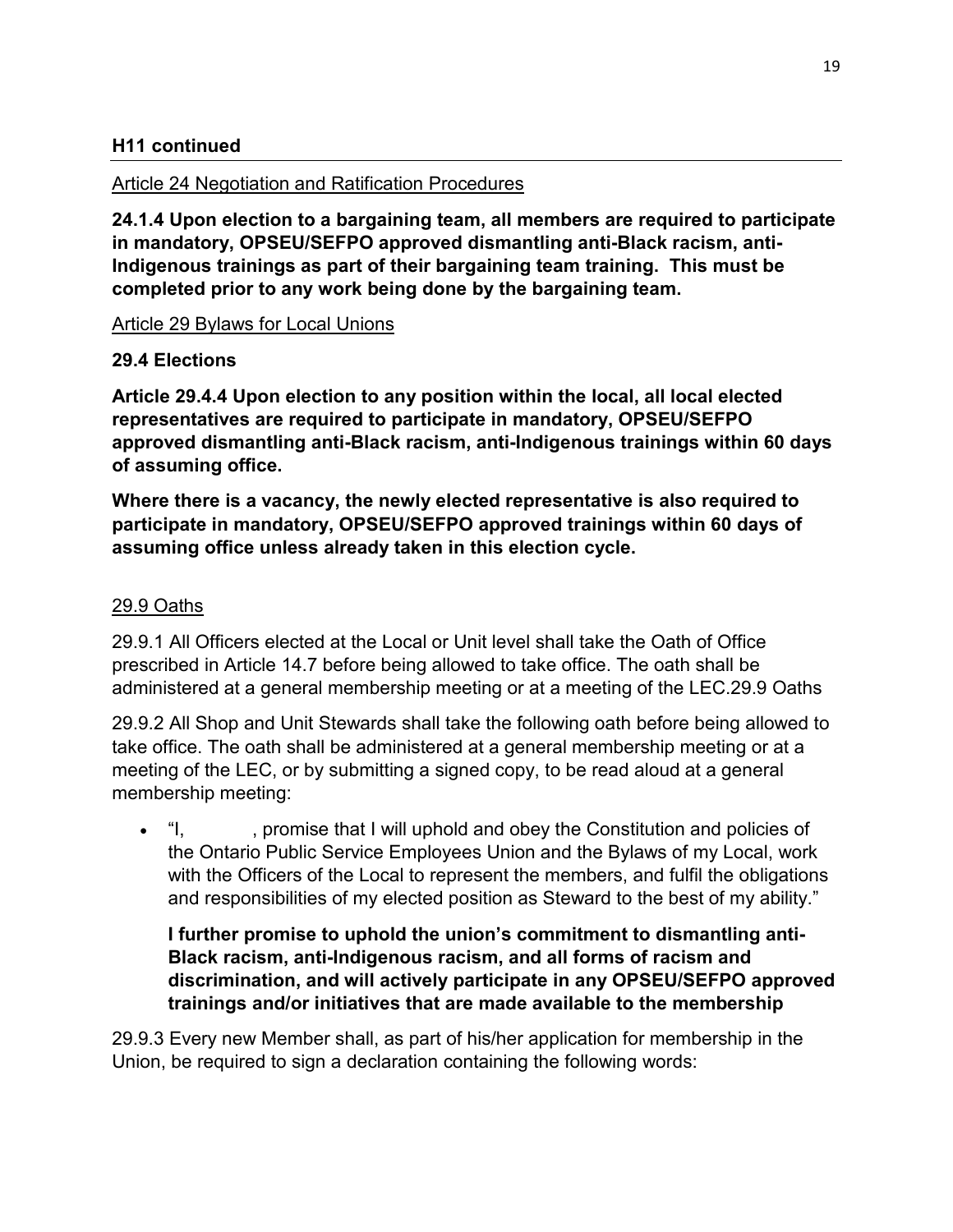## **H11 continued**

• "I, solemnly promise to uphold and obey the Constitution and Bylaws of this Union, to assist my fellow members to improve their economic, political, and social conditions, to uphold the principles of democracy and fair play, and to do no deliberate wrong or harm to any other member of this Union."

**I further promise to uphold the union's commitment to dismantling anti-Black racism, anti-Indigenous racism and all forms of racism and discrimination, and will actively participate in any OPSEU/SEFPO approved trainings and/or initiatives that are made available to the membership.**

Every such declaration must be witnessed by a person who may be a member of the Local, an employee of the Union, or any other representative of the Union duly authorized by it.

29.9.4 It shall be the duty of all Officers and Members to uphold their respective oaths and failure to act in accordance with them shall be deemed to be contrary to the **Constitution**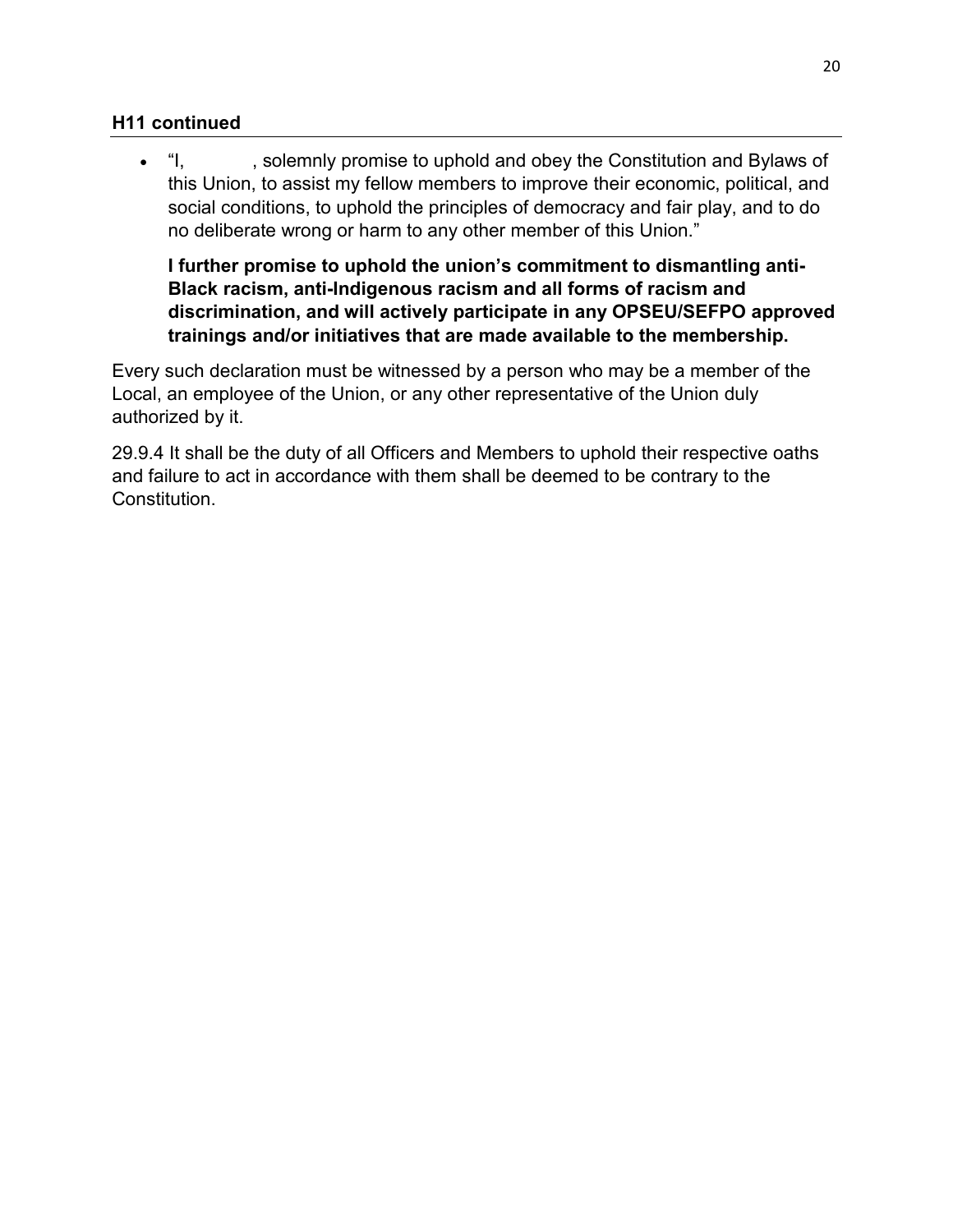# **H12**

# **Articles 1 through 31 – Gender Neutral Language**

# **(Submitted by the Executive Board)**

*Whereas* the OPSEU/SEFPO Constitution has gender specific references throughout the entire document.

*Therefore be it resolved that* the OPSEU/SEFPO Constitution be amended to use gender neutral language throughout the entire document.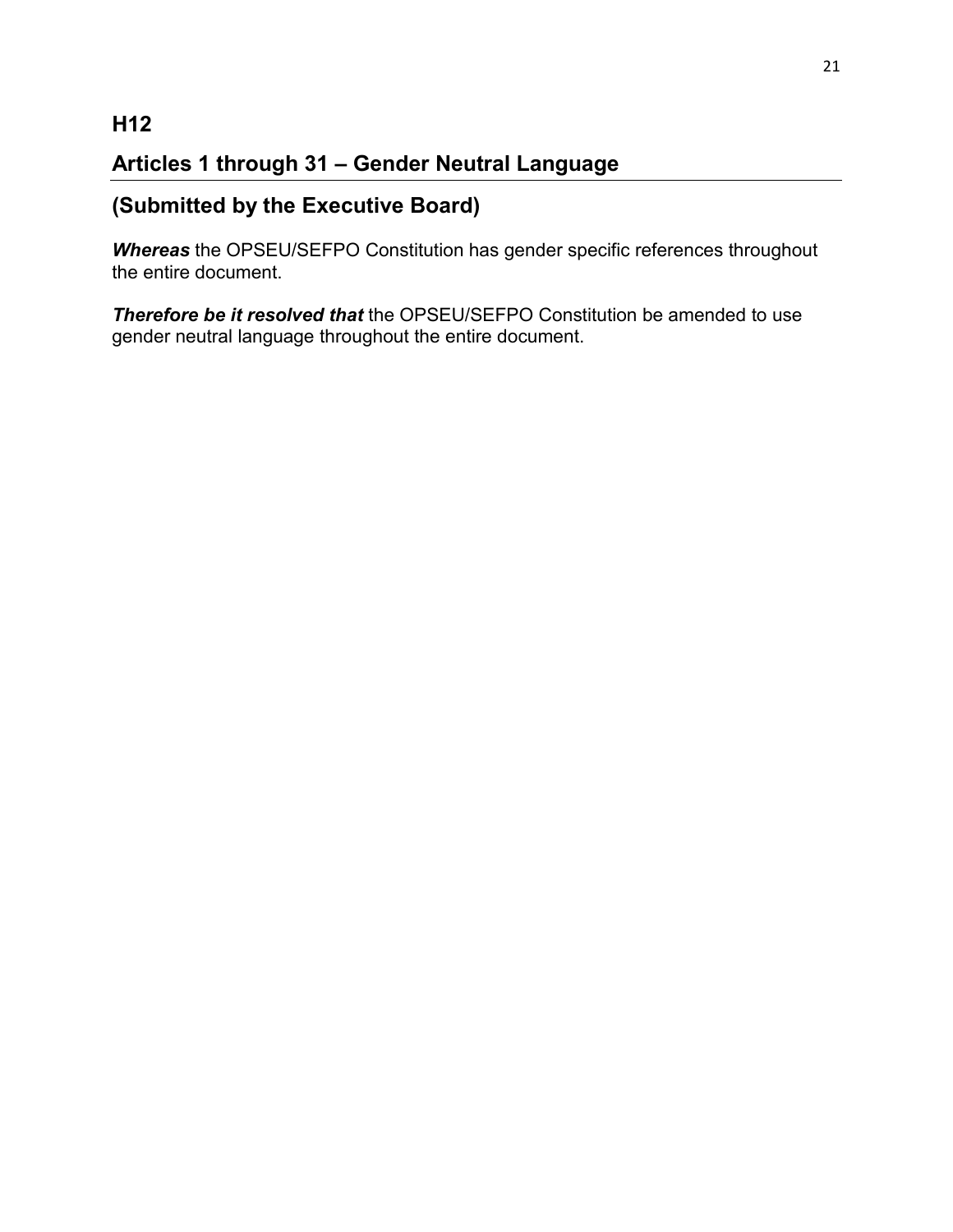# **CONGRÈS 2022 COMITÉ DES STATUTS**

## **MANDAT :**

Conformément à l'aIinéa 13.9.3, le Comité exécutif du Syndicat a donné des directives précises concernant le fonctionnement du Comité des Statuts, que l'on retrouvera cidessous :

Ce comité doit :

- (1) se rencontrer avant l'ouverture du Congrès pour examiner tous les amendements dûment soumis conformément au paragraphe 13.8 des Statuts;
- (2) omettre du manuel du congrès les amendements qui sont soumis contrairement au paragraphe 13.8, notamment, les amendements tardifs et les amendements non accompagnés du procès-verbal signé de la réunion à laquelle ils ont été adoptés. Un tel procès-verbal doit contenir la preuve qu'un quorum était présent et que chaque amendement a été présenté et voté séparément;
- (3) avoir l'autorité de combiner des amendements aux Statuts identiques ou similaires, et les amendements qui ont la même intention générale ou ceux qui portent sur le même sujet, et présenter au Congrès des amendements aux Statuts composés, de substitution ou amendés;
- (4) en présentant l'adoption des amendements aux Statuts, faire des recommandations pour ou contre l'adoption, ou pour une motion de renvoi, ou ne faire aucune recommandation;
- (5) avoir l'autorité de justifier ses recommandations, soit oralement ou sous forme de clauses introductives (« Attendu que »), qui peuvent ne pas avoir été incluses dans la soumission originale;
- (6) dès sa première comparution (rapport) devant le Congrès, présenter un calendrier et une liste des priorités pour tous les amendements aux Statuts;
- (7) traiter promptement et conformément au sens du Congrès tous les renvois « avec instruction » au Comité, et traiter de tels renvois comme des questions de priorité.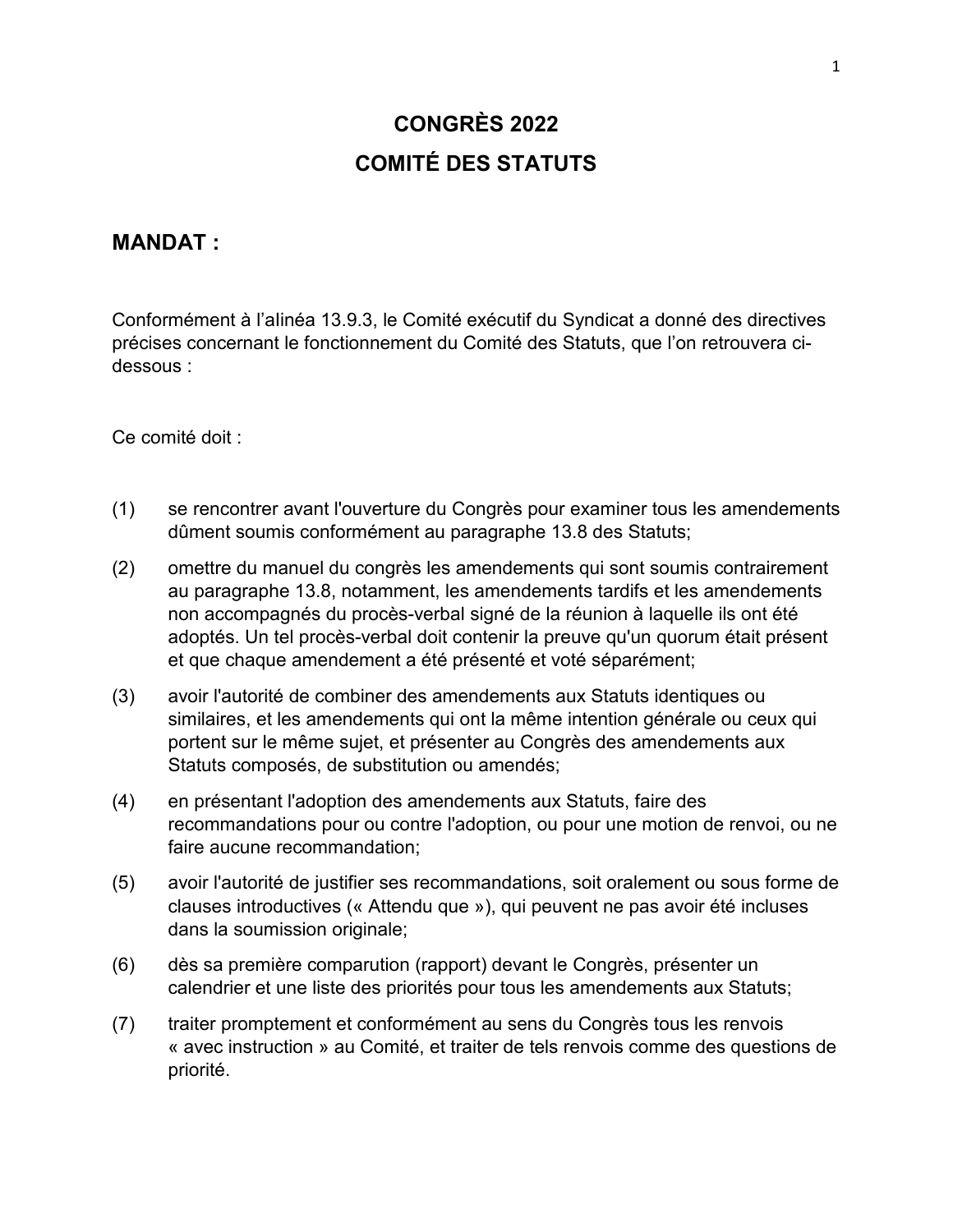Le Comité aura l'autorité d'interpréter et de traduire les amendements au libellé qui sont imprécis en amendements clairs et concis, ainsi que d'insérer les autres modifications pertinentes à l'amendement.

Le Comité des Statuts est habilité à convoquer tout membre du Conseil exécutif pour fournir les renseignements qu'il ou elle pourrait avoir et qui seraient pertinents à un amendement particulier aux Statuts. Le Comité devrait également s'efforcer de clarifier les amendements aux Statuts, au besoin, en convoquant les représentants de l'organe qui les soumet pour qu'ils en expliquent l'intention. Il est à noter que de telles réunions ne servent qu'à des fins de clarification, et non pas à débattre des questions ou à argumenter sur d'autres.

Dans ses fonctions de combinaison, clarification, commande, déplacement ou explication des résolutions, le Comité doit garder à l'esprit l'objectif qui est le sien, à savoir d'accélérer le processus ordonné des affaires du Congrès et que, en tant que Comité des délégués, il doit répondre de sa gestion devant le Congrès, et en est le serviteur. En tant que tel, le Comité sera guidé par les souhaits du Congrès.

Afin d'accélérer l'impression des Statuts révisés, le Comité préparera un rapport pour le président ou la présidente montrant la disposition de tous les amendements débattus au Congrès. Le président ou la présidente doit recevoir ce rapport dans un délai de 30 jours après l'ajournement du Congrès.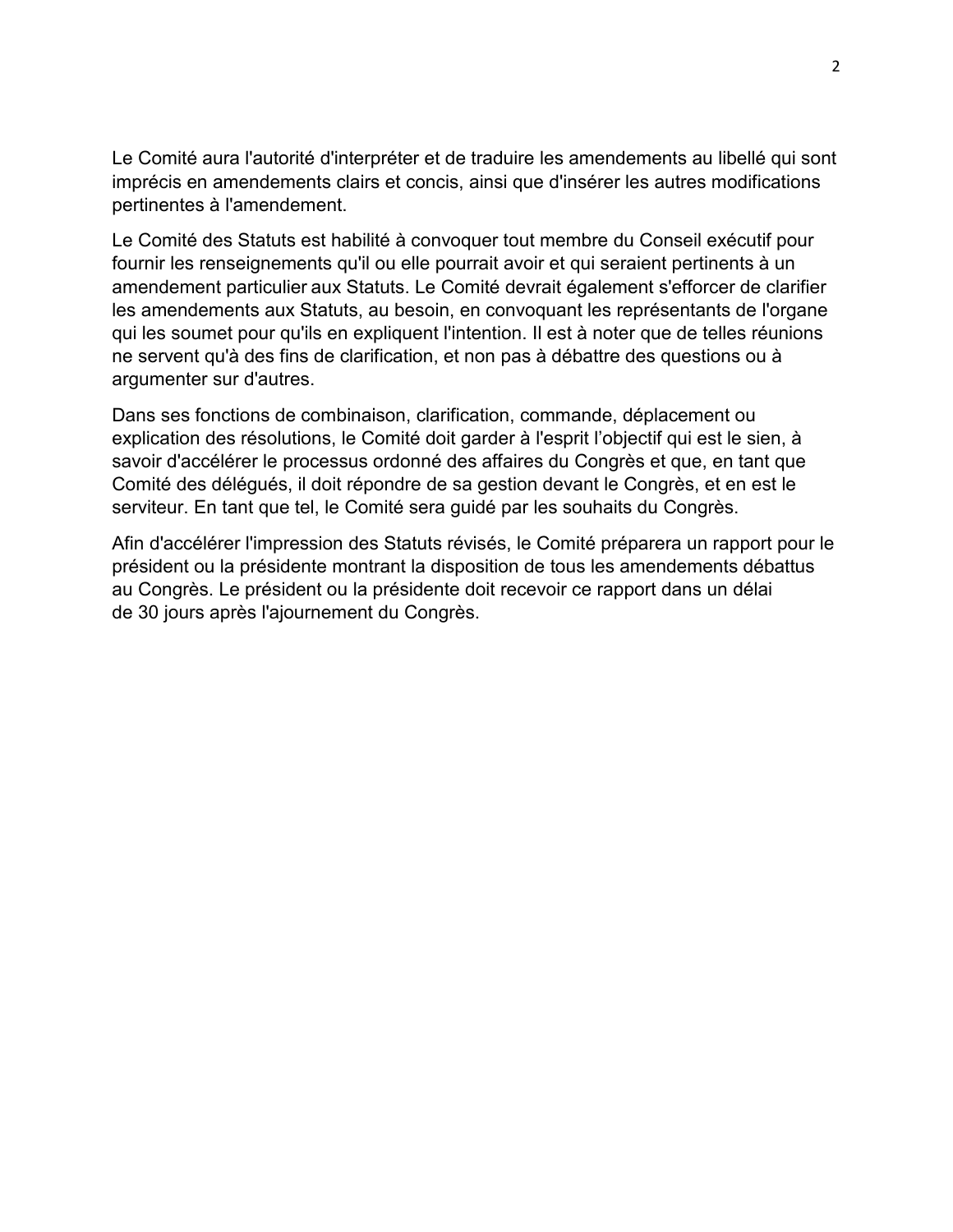# **Comité des Statuts 2022**

| <b>Naz Binck</b>            | Région 1                 |
|-----------------------------|--------------------------|
| Dave Wakely (président)     | Région 2                 |
| Tim Hannah (vice-président) | <b>Région 3</b>          |
| Adam Ly                     | <b>Région 4</b>          |
| Janice Hagan                | Région 5                 |
| <b>Arlene Proulx</b>        | Région 6                 |
| <b>Stacy Grieve</b>         | <b>Région 7</b>          |
| Ken Steinbrunner            | MCE, Région 6            |
| <b>Pat Honsberger</b>       | Conseillère du personnel |
| <b>Hasnain Abid</b>         | <b>Secrétaire</b>        |
|                             |                          |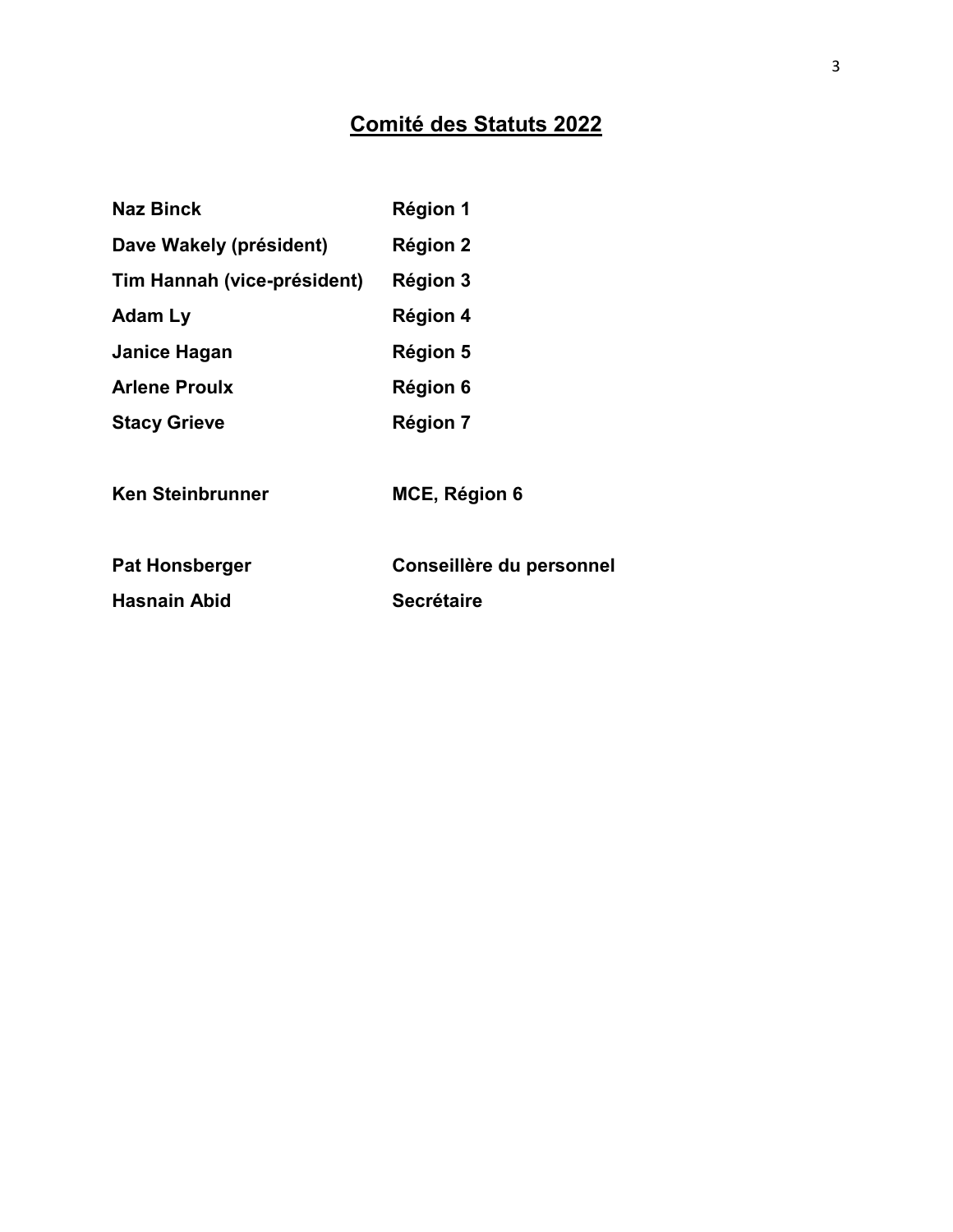# **Article 1 – Changement de nom du SEFPO**

## **(Soumis par le Conseil exécutif)**

*Attendu que* le Syndicat est connu en français sous le nom de « Syndicat des employés de la fonction publique de l'Ontario » et en anglais sous le nom de « Ontario Public Service Employees Union »; et

*Attendu que* le Syndicat est connu séparément en français et en anglais par les acronymes SEFPO et OPSEU; et

*Attendu que* le Syndicat déploie de nombreux efforts pour inclure tous ses membres et fournir des services dans les deux langues officielles, français et anglais, et qu'il est en train de mettre en œuvre un certain nombre de recommandations pour augmenter les services francophones;

*Attendu que* le conseil exécutif du SEFPO a adopté une motion lors de sa réunion des 22 et 23 janvier 2020 en vue de changer le nom du Syndicat pour qu'il s'appelle « Syndicat des employées et employés de la fonction publique de l'Ontario/Ontario Public Service Employees Union » au lieu de « Ontario Public Service Employees Union » et a soumis la motion au Congrès 2022 à des fins d'approbation.

*Il est donc résolu que* le Congrès 2022 du SEFPO approuve le changement de nom du Syndicat pour qu'il s'appelle désormais le « Syndicat des employées et employés de la fonction publique de l'Ontario/Ontario Public Service Employees Union » au lieu du « Syndicat des employés de la fonction publique de l'Ontario/Ontario Public Service Employees Union », conformément à l'article 131 de la *Loi sur les personnes morales*; et

*Il est en outre résolu que* le paragraphe 1.1 des Statuts du SEFPO soit amendé comme suit :

**1.1** Le syndicat se nomme en français et en anglais **« Syndicat des employées et employés de la fonction publique de l'Ontario/Ontario Public Service Employees Union »** Le syndicat se nomme « Syndicat des employés de la fonction publique de l'Ontario » en français et « Ontario Public Service Employees Union » en anglais.

## **H1**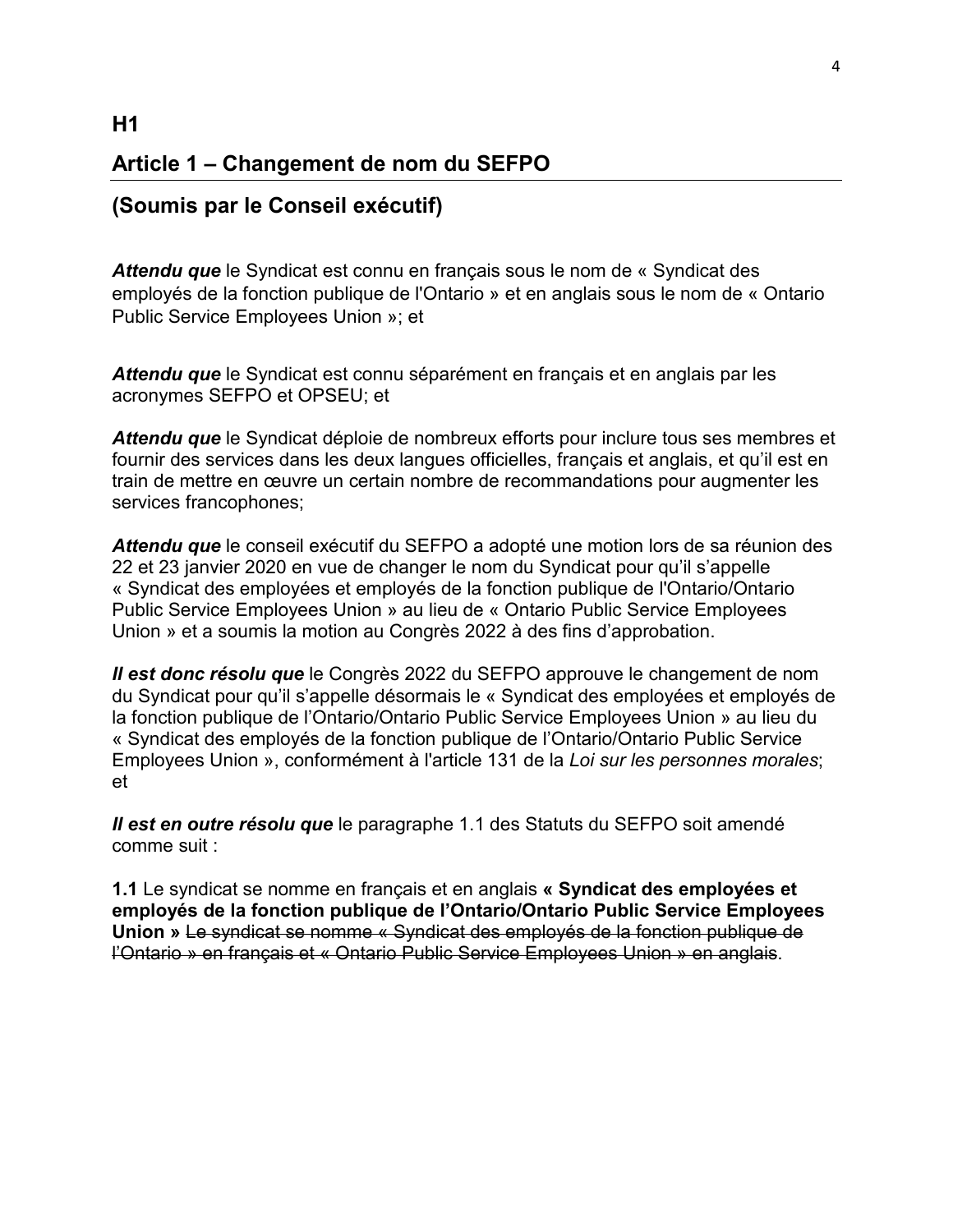## **Article 13 – Nombre de délégués admissibles aux congrès**

## **(Soumis par la section locale 130, la section locale 147, la section locale 228, la section locale 446, la section locale 546, et la section locale 649)**

*Attendu que* les présidents des sections locales sont automatiquement délégués au congrès et sont considérés comme faisant partie de la direction du syndicat; et

*Attendu que*, les CREEM, les dirigeants de division et les présidents de secteur sont également considérés comme faisant partie de la direction du syndicat et soutiennent les sections locales, mais ne sont pas systématiquement nommés délégués au Congrès; et

*Attendu que* des décisions sont prises aux Congrès qui touchent la façon dont les CREEM, les divisions et les secteurs doivent travailler et qu'ils n'ont pas l'occasion de donner leur avis; et

*Attendu que* bon nombre de CREEM, de divisions et de secteurs tiennent des réunions au Congrès pour informer les membres et que les présidents ne sont pas nécessairement élus par leurs sections locales pour y assister; et

*Il est donc résolu que* les présidents des CREEM, des divisions et des secteurs deviennent des délégués d'office et de plein droit au congrès, indépendamment du nombre de délégués autorisés pour leur section locale; et

*Il est en outre résolu que* les présidents des CREEM, des divisions et des secteurs deviennent des délégués d'office à partir du congrès de 2023.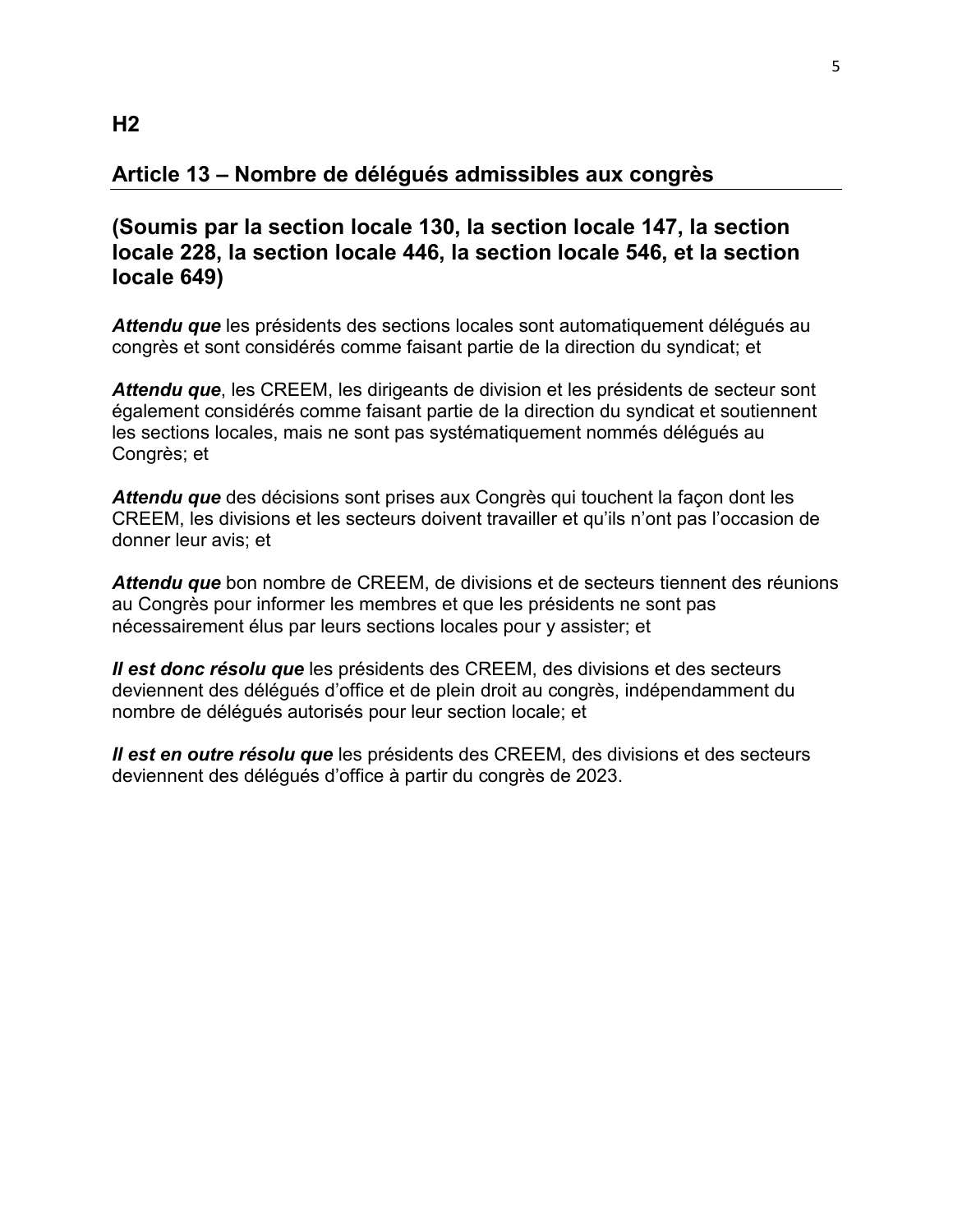## **Articles 13, 14 et 19 - Comités provinciaux (ajout de l'Alliance arc-enciel)**

**(Présenté par la section locale 102, la section locale 228, la section locale 454, la section locale 446, la section locale 503, la section locale 571, la section locale 608, la section locale 649, la section locale 669, la section locale 4106, le conseil de district d'Ottawa, le conseil de district de la région 1, le conseil de district de Thunder Bay, le conseil de district du Grand Toronto, le conseil de district de Kingston, le Cercle des Autochtones, le Comité provincial des Francophones et le francophone et le conseil exécutif)**

*Attendu que* les membres des communautés trans, bisexuelles, lesbiennes, gaies, intersexes, asexuelles, pansexuelles, queer, en questionnement et bispirituelles (« TBLGIAPQQ2S ») ont des besoins complexes et diversifiés en milieu de travail en raison de leur identité sexuelle ou de genre;

*Attendu que* le SEFPO reconnaît depuis longtemps que l'Alliance arc-en-ciel doit être composée de membres représentant une variété d'identités sexuelles ou de genre pour que, collectivement, ils puissent soutenir les membres TBLGIAPQQ2S du SEFPO dans leur milieu de travail et leur syndicat;

*Attendu que* sept élections régionales indépendantes ne peuvent pas garantir qu'une variété d'identités sexuelles ou de genre soient systématiquement élues au sein de l'Alliance;

*Attendu que* les membres du Cercle des Autochtones ont prouvé que l'autosélection est un moyen d'assurer le maintien d'une diversité d'identités au sein d'un groupe visé par l'équité;

*Attendu que* le statut de comité peut apporter des avantages tant au groupe visé par l'équité qui le demande qu'au SEFPO dans son ensemble;

*Il est donc résolu que* le SEFPO reconnaît l'Alliance arc-en-ciel dans les statuts comme un corps constitué et que l'article 19 des Statuts du SEFPO soit modifié par l'ajout du paragraphe 19.6, qui se lit comme suit :

**19.6** Il est constitué un Comité de l'Alliance arc-en-ciel composé de deux (2) membres par Région où ils sont représentés au sein de la Région. Les membres de l'Alliance arcen-ciel sont sélectionnés par le Comité de l'Alliance arc-en-ciel parmi les membres intéressés qui demandent à combler les postes vacants au sein de leur Région. Les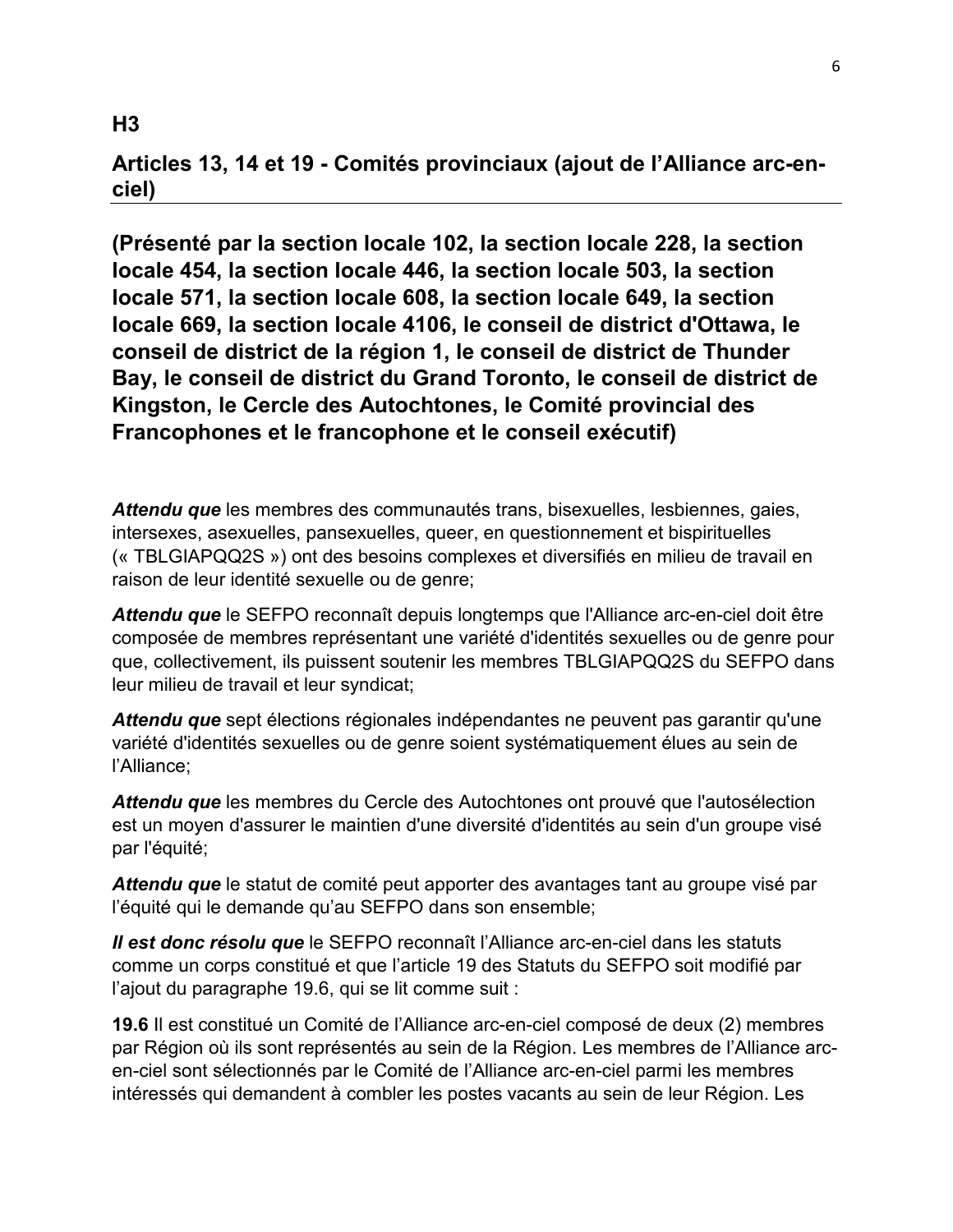membres de plein droit de l'Alliance sont renouvelés tous les deux ans. L'Alliance a pour fonction de contribuer à la création de réseaux au sein des Régions, d'élaborer et de promouvoir des programmes visant à encourager les membres TBLGIAPQQ2S (trans, bisexuels, lesbiennes, gays, intersexes, asexuels, pansexuels, queers, en questionnement, bi-spirituels) à participer aux activités du Syndicat, et d'accroître la sensibilisation et la compréhension des questions TBLGIAPQQ2S parmi les membres.

## **H3 (suite)**

Par conséquent, il est en outre résolu que les paragraphes 13.4 et 13.8 et l'alinéa 14.5.4 soient modifiés comme suit (changements en **caractères gras et soulignés**) :

## Paragraphe 13.4 (4)

Les membres du Comité provincial féminin et du Comité provincial des droits de la personne et du Comité provincial des jeunes travailleurs et travailleuses et du Comité provincial des francophones, ainsi qu'un membre du Cercle des Autochtones par Région, **et un membre du Comité de l'Alliance arc-en-ciel par région**, ont le droit d'être délégués.

## Paragraphe 13.8

13.8 Les sections locales, les Conseils de district, les Divisions, le Conseil exécutif, le Comité provincial des femmes, le Comité provincial des droits de la personne, le Comité provincial des jeunes travailleurs et l'exécutif de la Division des membres retraités et le Comité provincial des francophones peuvent présenter des résolutions et des amendements aux Statuts **de même que** le Cercle des Autochtones **et le Comité de l'Alliance arc-en-ciel**.

### Alinéa 14.5.4

14.5.4 Les déléguées et délégués aux assemblées électorales régionales reçoivent un rapport financier indiquant les dépenses engagées au cours de l'exercice financier précédent par les membres du Conseil exécutif pour leur Région, du Comité provincial des femmes, du Comité provincial des droits de la personne et du Comité provincial des jeunes travailleurs et travailleuse, **et** du Cercle des Autochtones **et du Comité de l'Alliance arc-en-ciel**.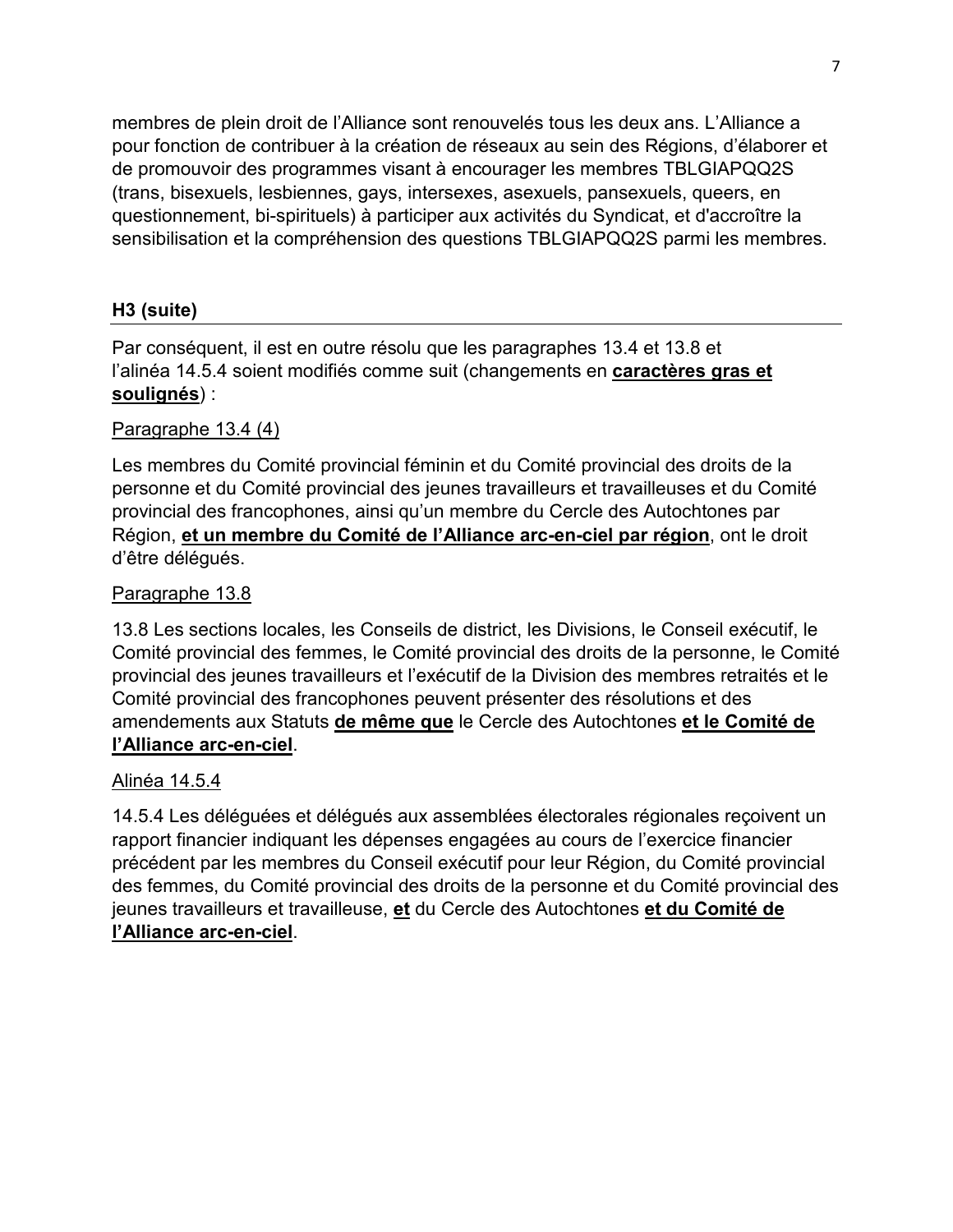# **Article 29 – Ordre des travaux - Ajout de la reconnaissance des terres**

# **(Soumis par la Section locale 102, et le Conseil de district de la région 1)**

*Attendu que* les Statuts du SEFPO/OPSEU dictent le modèle d'ordre du jour des assemblées générales; et

*Attendu qu*'il est respectueux d'honorer les terres autochtones sur lesquelles nous nous rencontrons et de reconnaître qu'il s'agit de territoires volés et non cédés de peuples autochtones qui sont ici depuis toujours; et

*Attendu que* la reconnaissance du territoire est une façon de convenir que le pouvoir systémique et institutionnel a opprimé les peuples autochtones, et que cette oppression a façonné la manière dont les personnes non autochtones perçoivent les peuples autochtones et interagissent avec eux; et

*Attendu que* l'un des mécanismes dont nous disposons pour reconnaître ces faits consiste à procéder à une reconnaissance des terres une fois la réunion ouverte; et

*Attendu que* le SEFPO a pris un engagement envers la réconciliation et que la déclaration de reconnaissance du territoire s'inspire des 94 appels à l'action publiés dans le rapport de la Commission de vérité et de réconciliation du Canada,

*Il est donc résolu que* l'alinéa 29.7.2 des Statuts du SEFPO soit modifié comme suit :

L'Ordre du jour d'une assemblée générale des membres s'établit comme suit :

- 1. Ouverture de la séance
- 2. Reconnaissance du territoire
- 3. Énoncé de respect
- 4. Adoption de l'Ordre du jour
- 5. Procès-verbal de la dernière réunion
- 6. Question découlant de ce procès-verbal
- 7. Rapport de la trésorière ou du trésorier
- 8. Correspondance
- 9. Initiation des nouveaux membres

## **H4**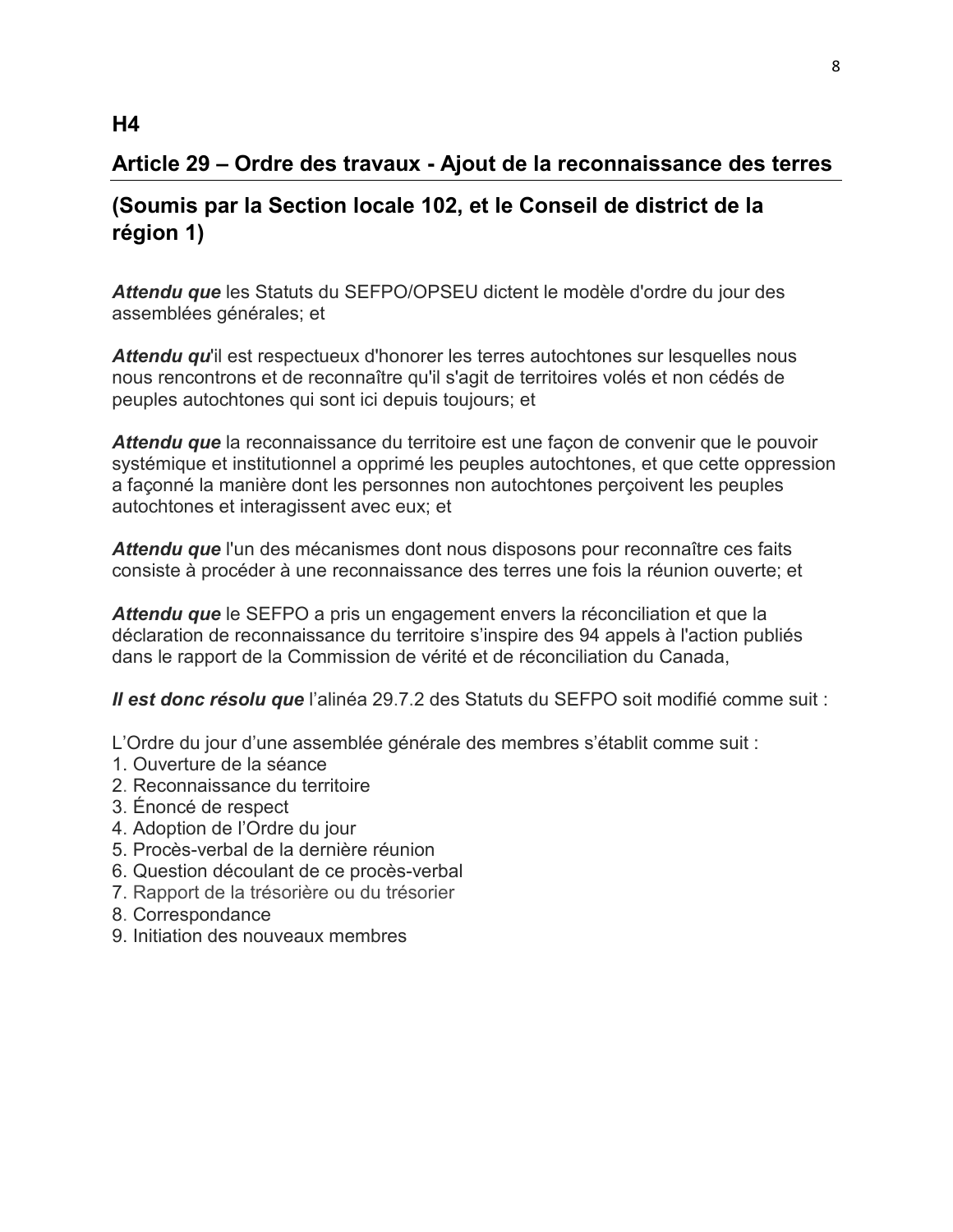# **(Soumis par la section locale 454, la section locale 446, et le Conseil de district d'Ottawa)**

*Attendu que* certaines sections locales comptent un grand nombre de travailleurs précaires, ce qui peut signifier que l'on perd un grand nombre de délégués et de suppléants élus entre une élection et un congrès ou une assemblée régionale ou divisionnaire;

*Il est donc résolu que* les Statuts soient modifiés pour que les sections locales puissent élire autant de suppléants que nécessaire au congrès, aux assemblées régionale et divisionnaire, mais d'amener à la réunion en tant que telle seulement un nombre de suppléants égal à leur nombre de délégués.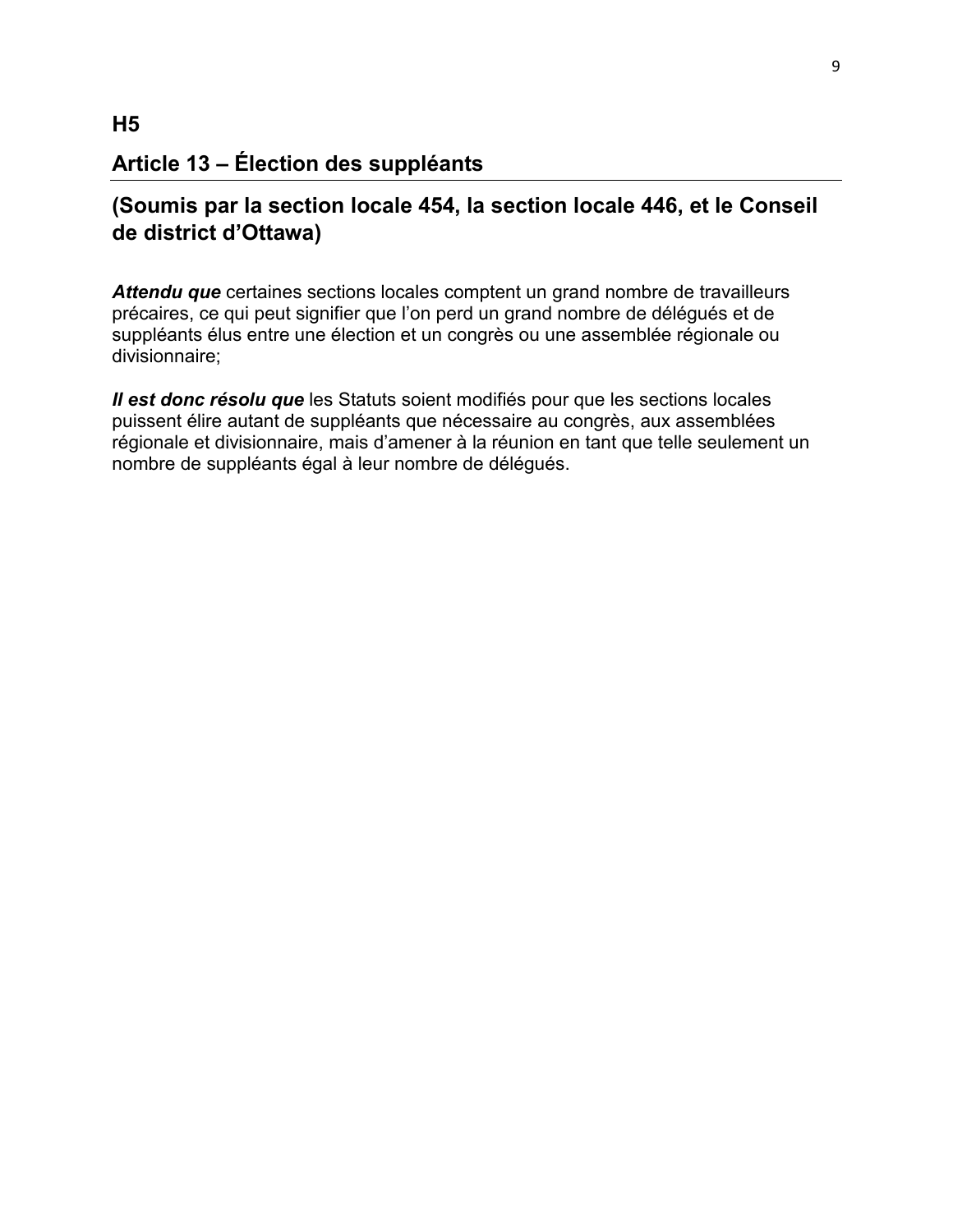# **Article 13 – Procédures de vote des délégués**

## **(Soumis par la section locale 454, et le Conseil de district d'Ottawa)**

*Attendu que* dans les sections locales à unités composites, les délégués aux assemblées générales et aux congrès sont choisis parmi les membres sans égard à l'unité;

*Attendu que* cela pourrait faire en sorte qu'une unité entière de membres ne serait pas représentée au Congrès;

*Il est donc résolu que* les Statuts soient modifiés pour permettre aux sections locales de mettre en place des procédures de vote encourageant l'élection d'au moins un délégué de chaque unité, lorsque le nombre de délégués le permet.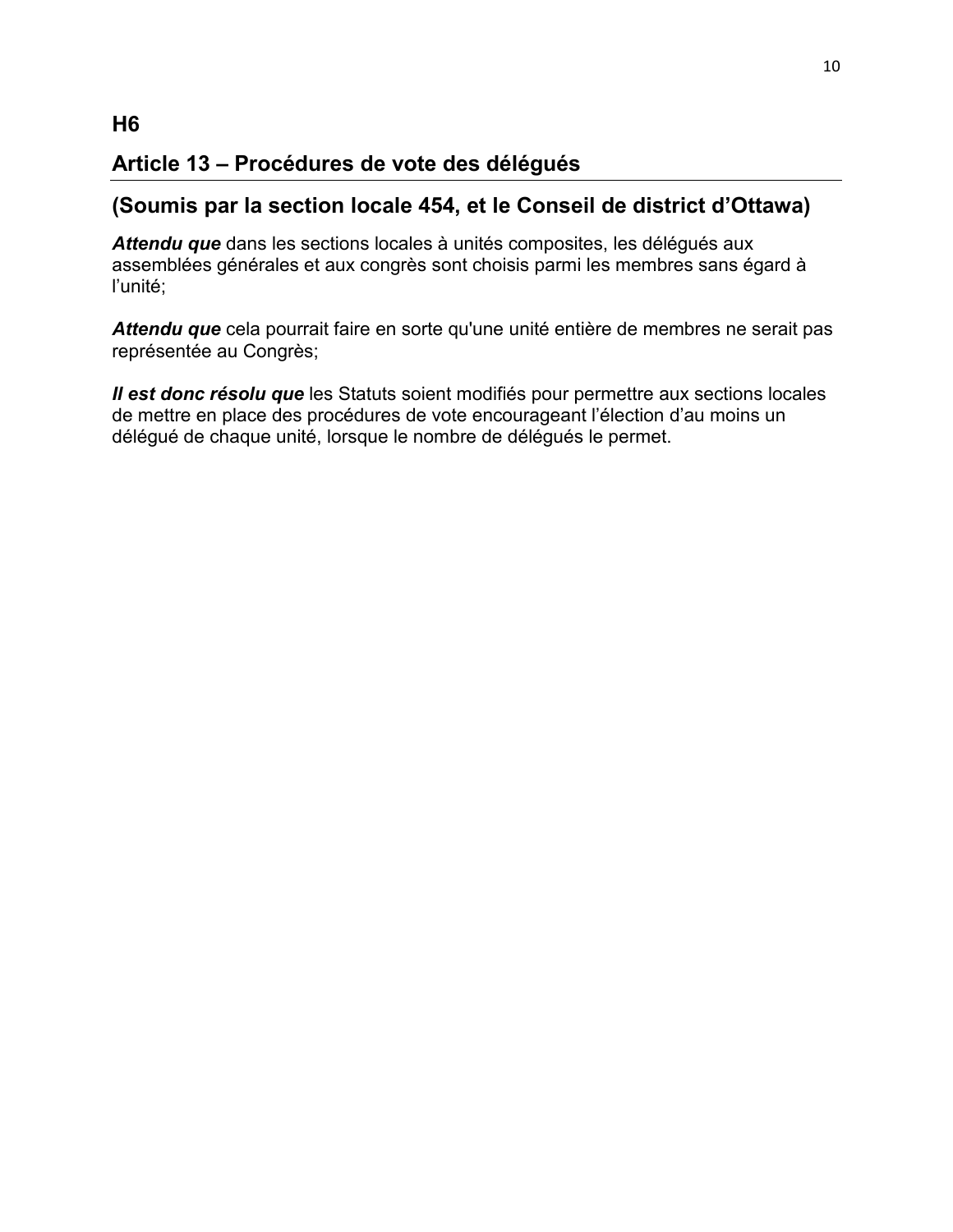## **Articles 14, et 16 – Ajout de sièges pour des représentants de groupes visés par l'équité**

## **(Soumis par la section locale 571, et le Conseil de district de la région du Grand Toronto)**

*Attendu que,* le mouvement syndical canadien s'est penché sur la réalité de la discrimination raciale dans nos lieux de travail et dans la société et a reconnu que les groupes visés par l'équité étaient sous-représentés au sein de notre syndicat, et

*Attendu que,* de nombreux syndicats et fédérations ont désormais des politiques selon lesquelles on désigne des postes aux instances dirigeantes pour les femmes et d'autres groupes visés par l'équité. La Fédération du travail de l'Ontario s'est notamment distinguée à cet égard en modifiant ses statuts en 1982 pour créer cinq postes réservés à des représentants de groupes visés par l'équité, et

*Attendu que,* la FTO a continué de favoriser la diversité au sein de sa structure de direction en mettant en place, en 1987, un vice-président racialisé et Noir et en établissant plus tard des postes de vice-président pour les personnes vivant avec une invalidité, les Autochtones et les membres de la communauté LGBTQ, et

*Attendu que,* le CTC a ajouté six postes de vice-président pour des femmes en 1984 et deux postes de vice-président pour des personnes racialisées et Noires en 1992.

*Il est donc résolu que* le SEFPO s'attaque à la sous-représentation des groupes visés par l'équité en son sein en prévoyant que des membres en règle de chaque comité et caucus visé par l'équité, reconnu par le Conseil, élisent au Conseil exécutif un membre de leur comité ou de leur caucus visé par l'équité, reconnu par le Conseil.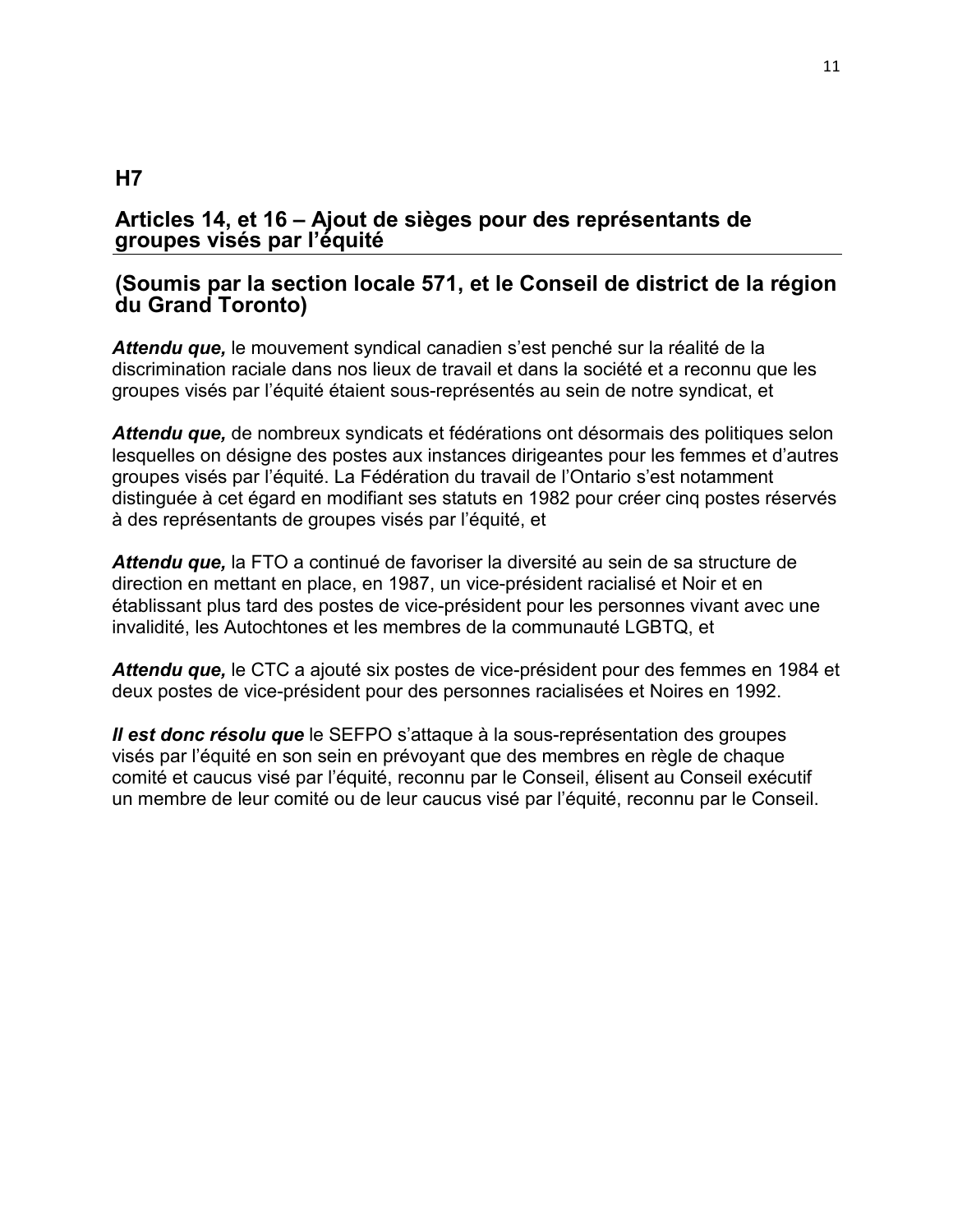# **Article 13 – Ordre du jour du Congrès**

## **(Soumis par le Conseil de district de la Région 1)**

*Attendu qu'*en 1998, une politique a été adoptée, en vertu de laquelle le Comité des résolutions et le Comité des Statuts disposent chacun d'une heure et demie (1,5) pour leur première et seconde comparution (rapport) devant le Congrès; et

*Attendu que* les ordres du jour du Congrès ont été préparés sans respecter les exigences de la politique; et

*Attendu qu'*il peut y avoir suffisamment de temps pour mener les affaires et reconnaître l'activisme exceptionnel des membres au Congrès, et

*Attendu qu***'**il faudrait que l'allocation de temps prévu par la politique devienne une règle administrative;

*Il est donc résolu que* l'article 13 des Statuts soit modifié pour que les ordres du jour du Congrès accordent obligatoirement une heure et demie (1,5) par journée complète, ou 45 minutes par demi-journée, au Comité des résolutions et un temps égal au Comité des Statuts pour qu'ils fassent leurs rapports.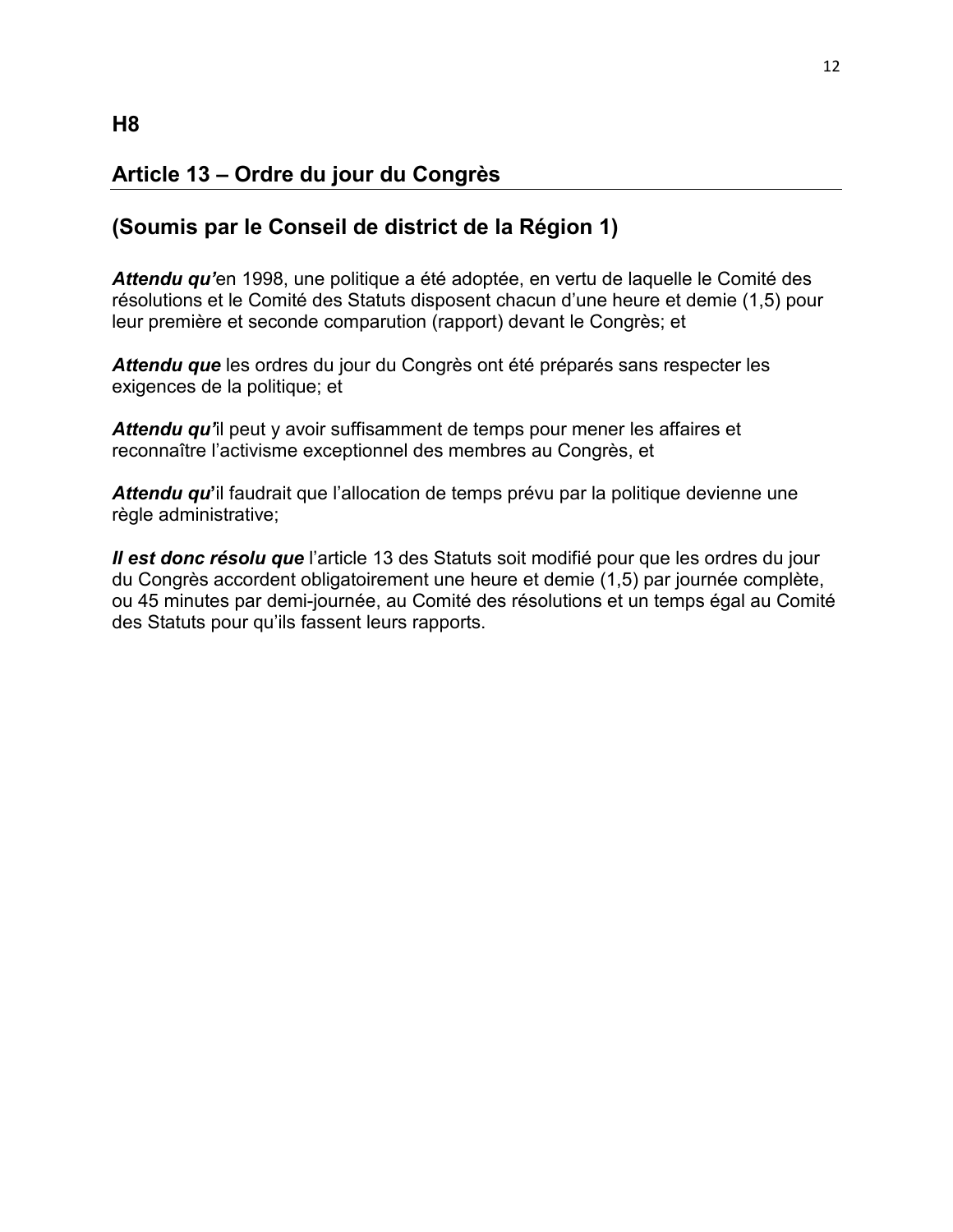## **Article 29 – Règlements intérieurs des sections locales**

## **(Soumis par le Conseil de district de la Région 1)**

*Attendu que* les membres du personnel de soutien à temps partiel des CAAT ont été syndiqués et que les sections locales du personnel de soutien sont devenues des sections locales à unités composites; et

*Attendu que* les membres du personnel scolaire à temps partiel/employé pour une période limitée des CAAT sont sur le point d'être syndiqués et que les sections locales du personnel scolaire seront confrontées à la même décision; et

*Attendu que*; les définitions de la *Loi sur la négociation collective dans les collèges* permettraient aux employeurs de déplacer d'une unité à une autre un délégué syndical d'unité élu, annulant ainsi le mécanisme d'élection d'une section locale et minant la fonction d'une section locale;

*Attendu qu'*il est nécessaire de se montrer solidaires avec les membres du personnel scolaire contractuel et d'autres travailleurs dont la situation est précaire; et

*Attendu que* le poste de délégué syndical en chef est normalement associé à l'orchestration du traitement des griefs d'une section locale;

*Il est donc résolu que* l'article 29 des Statuts soit modifié pour permettre aux secteurs et divisions d'annuler la différence de structure entre sections locales à unité unique, à unités multiples et composites, ce qui leur permettrait d'élire un délégué syndical en chef, tel que stipulé dans les règlements intérieurs; et

*Il est en outre résolu que* la création de postes de délégués syndicaux d'unité soit autorisée (sans être exigée) si les sections locales les inscrivent dans leurs règlements intérieurs, et que tous les délégués élus deviennent membres à part entière du Comité exécutif local et puissent se présenter aux postes de direction.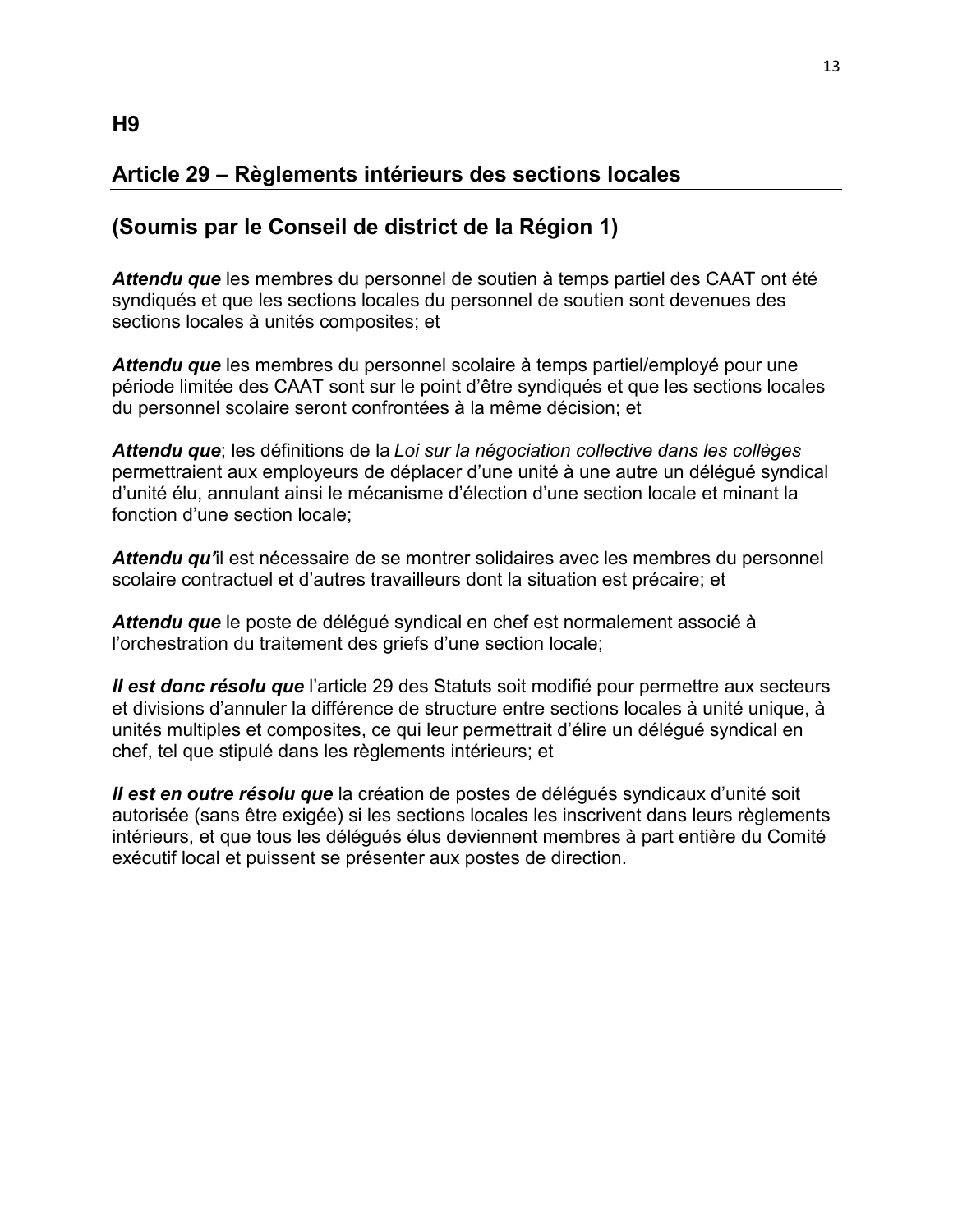## **Articles 13, 14 et 19 - Comités provinciaux (ajout du Comité de la Coalition des travailleurs racialisés)**

# **(Soumis par le Conseil exécutif)**

*Attendu que* la lutte contre la discrimination et le racisme systémiques exige la création d'espaces pour les communautés noires, autochtones et racialisées afin de s'assurer qu'elles ont une voix à la table; et

*Attendu que* la Coalition des travailleurs racialisés (CoTR) du SEFPO s'efforce de syndiquer, d'éduquer, de soutenir et d'habiliter tous les travailleurs noirs et racialisés au sein du SEFPO;

*Attendu que* la structure de la CoTR, en tant que l'un des trois (3) caucus visés par l'équité du SEFPO, n'est pas reconnue par les Statuts du SEFPO; et

*Attendu que* les membres de la CoTR n'ont pas le statut de délégués au Congrès, aux assemblées régionales, à la FTO, au CTC, au SNEGSP, CTC et aux autres événements auxquels participent les délégués du SEFPO; et

*Attendu que* le fait de devenir un comité provincial visé par l'équité donnera à la CoTR un statut équivalent aux cinq (5) autres comités provinciaux visés par l'équité du SEFPO; et

*Attendu que* les barrières systémiques existantes expliquent en grande partie le fait que les membres noirs et racialisés ne peuvent pas assister aux assemblées régionales où se déroulent les élections aux quatre (4) comités provinciaux visés par l'équité; et

*Attendu que* les membres du Cercle des Autochtones, cinquième comité provincial visé par l'équité, a montré que l'autosélection est la voie à suivre pour s'assurer qu'une diversité d'identités est maintenue au sein d'un groupe visé par l'équité; et

*Attendu que* le statut de comité peut offrir des avantages tant au groupe visé par l'équité qui le demande qu'au SEFPO dans son ensemble;

*Il est donc résolu que*, dans ses Statuts, le SEFPO reconnaisse la Coalition des travailleurs racialisés (CoTR) comme un organisme constitué et que l'article 19 des Statuts du SEFPO soit modifié par l'ajout du paragraphe 19.7, qui se lit comme suit :

19.7 Il est constitué une Coalition des travailleurs, composée de deux (2) membres de chaque Région où ils sont représentés. Les membres du Comité de la Coalition des travailleurs racialisés sont choisis par le Comité de la Coalition des travailleurs racialisés, parmi les membres intéressés qui postulent pour combler les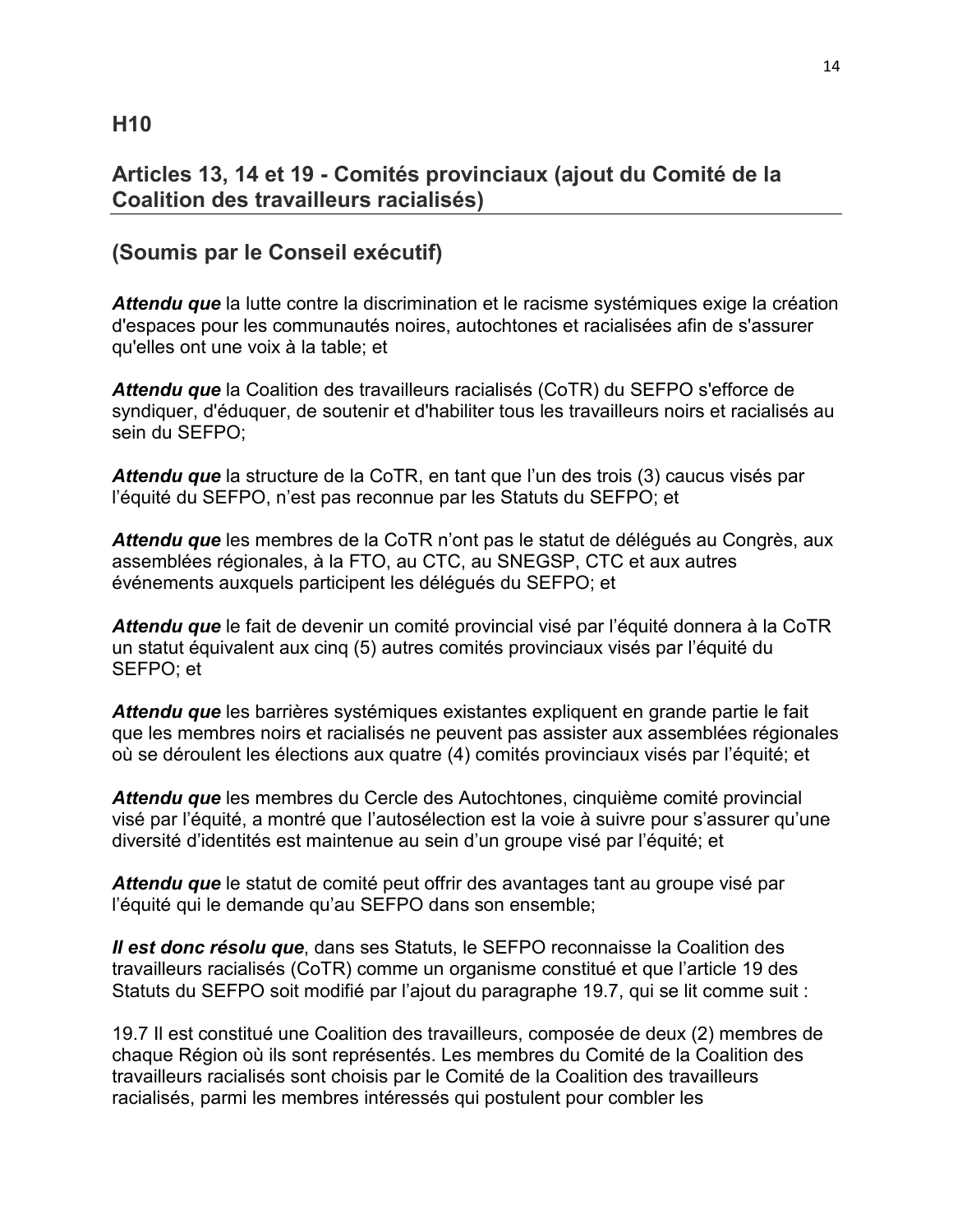### **H10 (suite)**

postes vacants dans leur région. Les membres à part entière du Comité de la Coalition des travailleurs racialisés sont renouvelés tous les deux ans. La Coalition des travailleurs racialisés a pour fonction de contribuer à la création de réseaux au sein des régions, d'élaborer et de promouvoir des programmes permettant aux membres noirs et racialisés de participer aux activités du Syndicat, et de faire en sorte que les questions qui touchent les membres noirs et racialisés soient mieux connues et comprises par tous les membres.

*Il est en outre résolu que* les paragraphes 13.4 et 13.8, et l'alinéa 14.5.4 soient modifiés comme suit (changements en **caractères gras et soulignés**) :

### Paragraphe 13.4 (4)

Les membres du Comité provincial des femmes, du Comité provincial des droits de la personne, du Comité provincial des jeunes travailleurs et travailleuses et du Comité provincial des francophones, ainsi qu'un membre du Cercle des Autochtones **et un membre du Comité de la Coalition des travailleurs racialisés** par région ont le droit d'être délégués.

### Paragraphe 13.8

13.8 Les sections locales, les Conseils de district, les Divisions, le Conseil exécutif, le Comité provincial des femmes, le Comité provincial des droits de la personne, le Comité provincial des jeunes travailleurs et l'exécutif de la Division des membres retraités et le Comité provincial des francophones, **et le Cercle des Autochtones et du Comité de la Coalition des travailleurs racialisés peuvent présenter des résolutions et des amendements aux Statuts.** 

#### Alinéa 14.5.4

14.5.4 Les déléguées et délégués aux assemblées électorales régionales reçoivent un rapport financier indiquant les dépenses engagées au cours de l'exercice financier précédent par les membres du Conseil exécutif pour leur Région, du Comité provincial des femmes, du Comité provincial des droits de la personne et du Comité provincial des jeunes travailleurs et travailleuses, le Cercle des Autochtones **et le Comité de la Coalition des travailleurs racialisés**.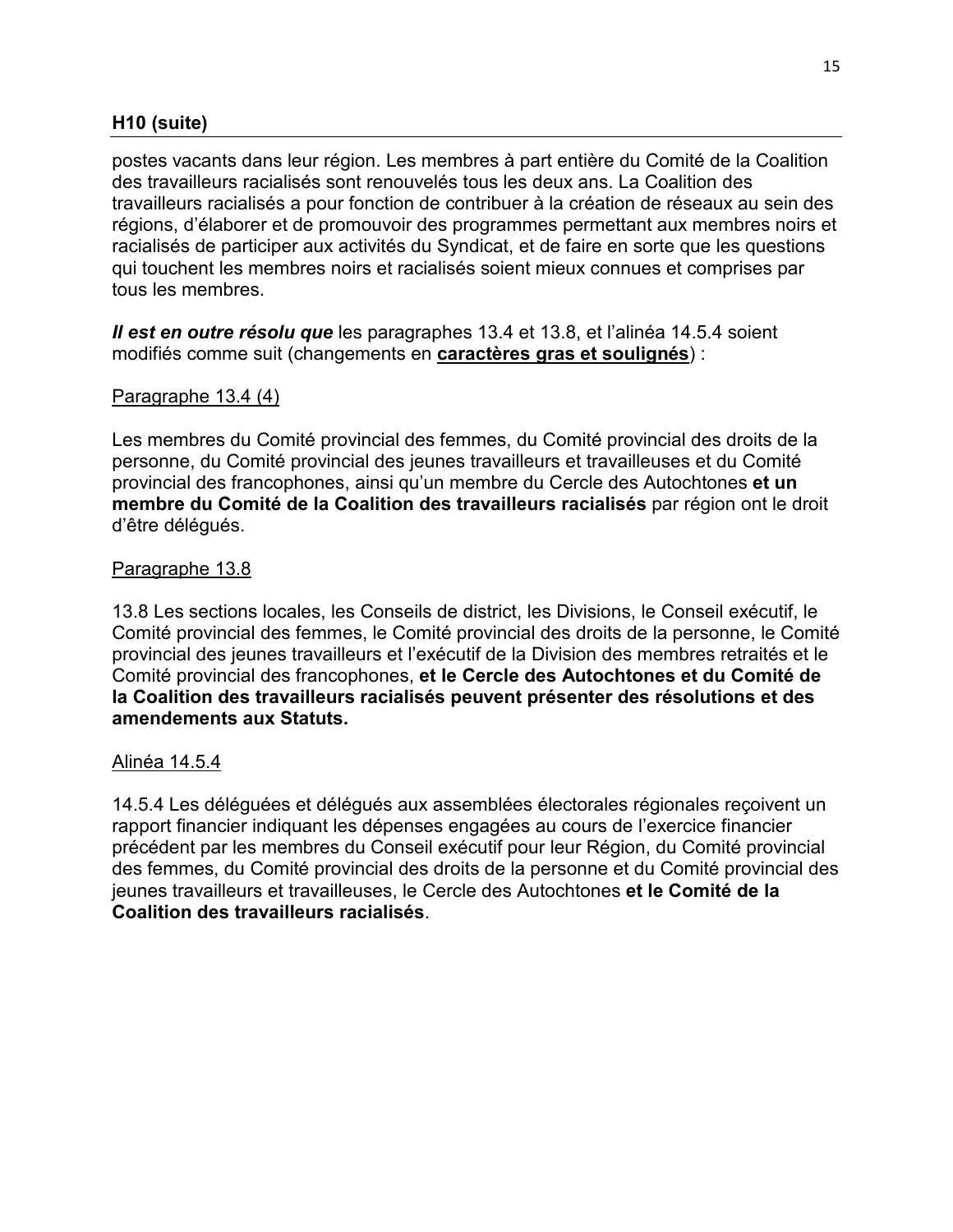## **H11**

# **Articles 4, 7, 14, 15, 21, 24, et 29 – Engagement à démanteler le racisme**

# **(Soumis par le Conseil exécutif)**

*Attendu que* le SEFPO reconnaît que le racisme envers les Noirs, les Autochtones et toutes les formes de racisme constituent un obstacle empêchant la participation pleine et entière des membres; et

Attendu que le SEFPO s'est engagé à long terme à extirper le racisme envers les Noirs, le racisme envers les Autochtones et toutes les formes de racisme de tous ses systèmes et structures; et

*Attendu que* la recommandation 14 du Projet de cartographie sociale (PCS) du SEFPO est de créer une approche globale qui sensibilisera l'ensemble de ses membres à l'équité et leur permettra d'acquérir des compétences en la matière; et

*Attendu que* les recommandations 7 et 15 du PCS du SEFPO exigent que les membres du Conseil, les autres dirigeants et les dirigeants nouvellement élus suivent un parcours d'apprentissage sur l'équité afin de devenir des champions de l'équité, de la diversité et de l'inclusion.

*Il est donc résolu que* les articles 4, 7, 14, 15, 21, 24 et 29 des Statuts du SEFPO; et

*Il est en outre résolu que* les articles applicables des Statuts du SEFPO soient modifiés comme suit, les changements étant indiqués en caractères **gras**.

### Article 4 Buts et objectifs

4.1 Les buts et objectifs du Syndicat sont les suivants :

- 1. réglementer les relations de travail entre les membres et leurs employeurs et gestionnaires, y compris la portée des négociations, les négociations collectives, la mise en application des conventions collectives et des normes de santé et de sécurité, et la sauvegarde des droits de la personne;
- 2. syndiquer, recruter de nouveaux membres et représenter des employées et employés en Ontario;
- 3. défendre les intérêts communs de ses membres et de tous les employés et employées du secteur public sur le plan économique, social et politique, dans la mesure du possible, par tous les moyens appropriés;
- 4. améliorer les salaires et les conditions de travail de ses membres, y compris le droit à un salaire égal pour un travail de valeur égale;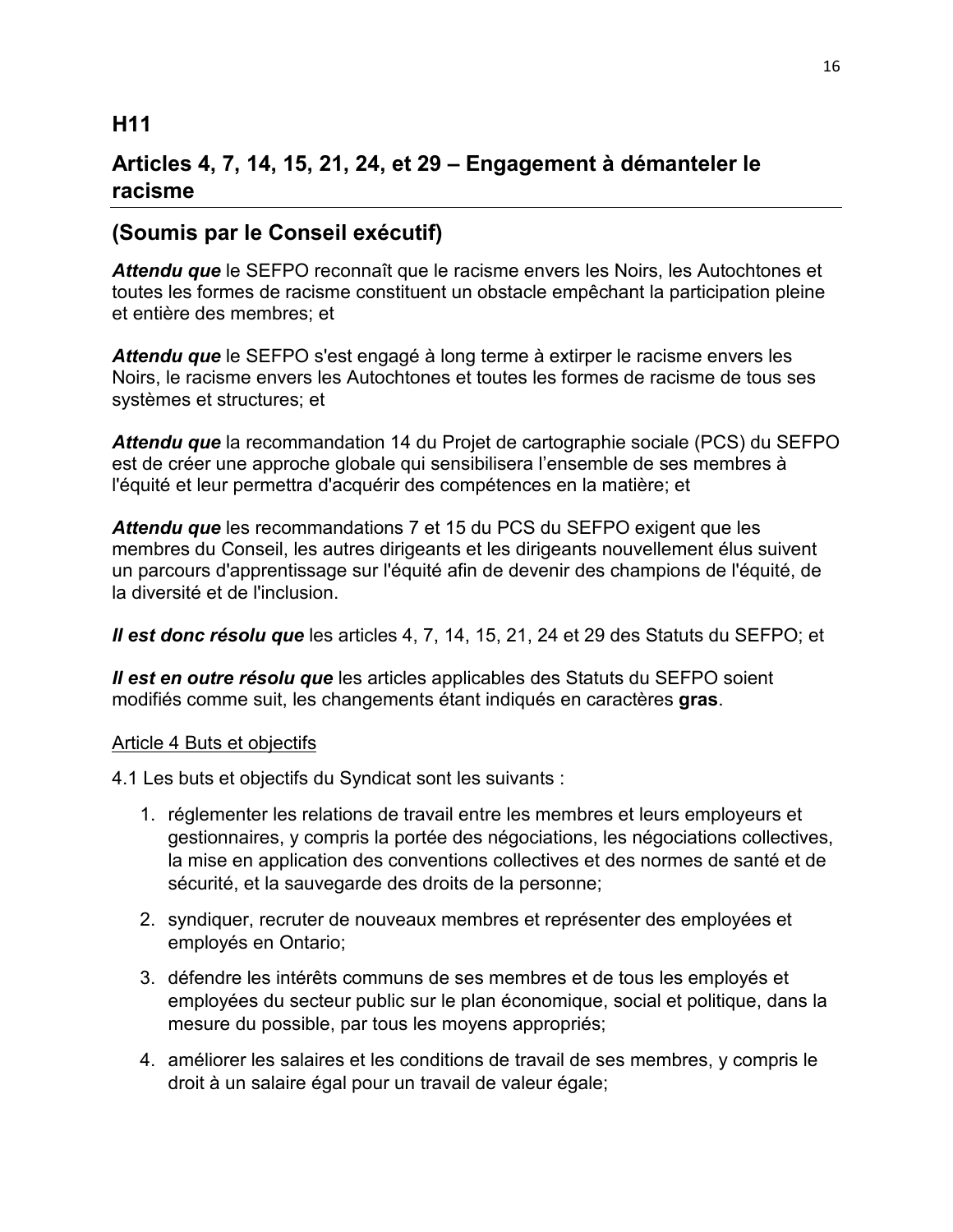- 5. travailler pour les membres et les défendre pour assurer que nos lieux de travail soient sécuritaires et exempts de harcèlement et de discrimination;
- **6. Cerner et démanteler activement le racisme envers les Noirs et le racisme envers les Autochtones, et toutes les formes de racisme et de discrimination au sein de ses systèmes et structures afin que tous les membres aient pleinement accès aux services et puissent participer à part entière au syndicat;**
- 7. promouvoir et défendre le droit de grève;
- 8. promouvoir le plein emploi et une distribution équitable des richesses dans la société canadienne et internationale;
- 9. collaborer avec les syndicats et autres organisations ouvrières ayant les mêmes objectifs pour renforcer le mouvement syndical canadien dans le but de défendre les intérêts et d'améliorer le bien-être des travailleuses et travailleurs au Canada et sur la scène internationale;
- 10.promouvoir la justice, l'égalité et l'efficacité dans les services publics;
- 11.renforcer par le précepte et l'exemple les principes et pratiques démocratiques tant dans le mouvement syndical canadien que dans les institutions, organisations et gouvernements au Canada et à l'étranger.

#### Article 7 Droits des membres

7.2.2 Un membre peut être enlevé de son poste et/ou empêché de se présenter pour un poste pour une période précise par un vote majoritaire de deux tiers du Conseil exécutif par suite d'une constatation de violation de la **Politique de prévention du harcèlement et de la discrimination du SEFPO (PPHD)**.

**Dans les deux semaines qui suivront la publication du rapport d'enquête définitif qui expose en détail l'issue d'une violation de la PPHD du SEFPO, le Conseil exécutif convoquera une réunion et prendra une décision quant au statut du membre.**

#### Article 14 Élection et révocation du Conseil exécutif

14.7.2 Les membres-élus prêtent le serment suivant pendant le Congrès qui suit immédiatement leur élection :

• « Je, \_\_\_\_\_\_\_\_\_\_, promets de défendre et de respecter les Statuts et les politiques dûment autorisées du Syndicat des employés de la fonction publique de l'Ontario, de m'acquitter de mon mieux des obligations et des responsabilités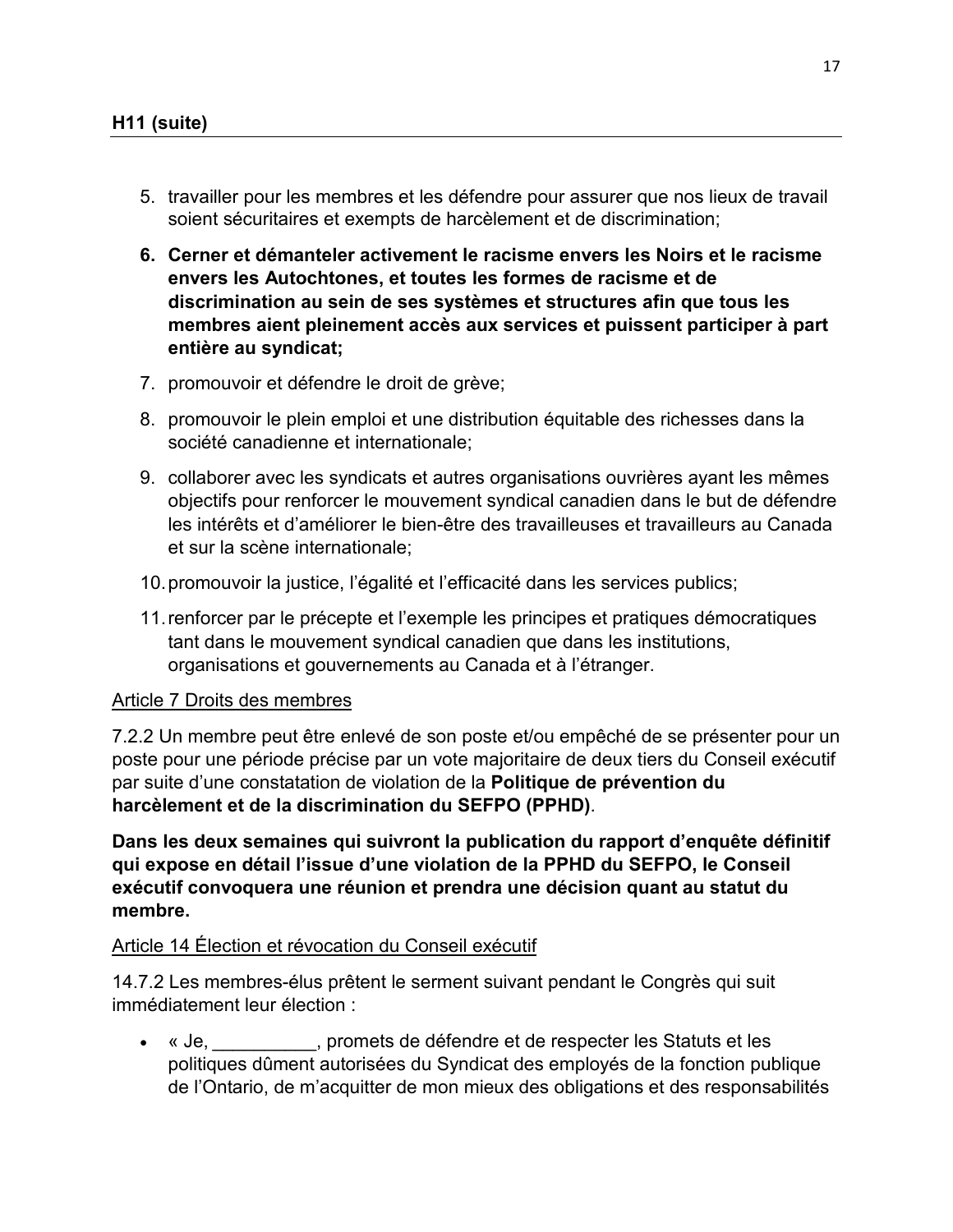de mon poste et de remettre immédiatement à mon successeur ou à ma successeure tout l'argent, les dossiers et autres biens du Syndicat en ma possession à la fin de mon mandat.

## **H11 (suite)**

**Je promets en outre de respecter l'engagement du Syndicat à démanteler le racisme envers les Noirs, les Autochtones, et toutes les formes de racisme et de discrimination, et je participerai activement à toutes les formations ou initiatives approuvées par le SEFPO qui sont offertes aux membres. »** 

Là où un membre élu n'est pas en mesure de prêter serment au Congrès, il peut être administré par le président lors d'une réunion du Conseil, mais ce membre élu ne doit pas être membre du Conseil avant de prêter serment ou agir à ce titre. Chaque membre-élu du Conseil est tenu de prêter serment, même s'il ou si elle a déjà été membre du Conseil auparavant.

**Article 14.10 Lors de chaque élection à l'un des organes susmentionnés (Conseil exécutif, Comité provincial des femmes, Comité provincial des droits de la personne, Comité provincial des jeunes travailleurs, Comité provincial des francophones et Cercle des Autochtones), tous les élus sont tenus de participer à des formations obligatoires, approuvées par le SEFPO, sur le démantèlement du racisme envers les Noirs et les Autochtones dans les 60 jours suivant leur entrée en fonction.** 

### Article 15 Vacances

**Article 15.7 Un représentant nouvellement élu à un poste réputé vacant est tenu de suivre les formations obligatoires approuvées par le SEFPO sur le démantèlement du racisme envers les Noirs et les Autochtones dans les 60 jours, suivant son entrée en fonction, à moins qu'il ne les ait déjà suivies au cours du présent cycle électoral.** 

#### Article 21 Divisions

### **21.5 Élections**

**21.5.1 Après leur élection aux divisions susmentionnées (Divisions professionnelles, Divisions ministérielles et sectorielles, Division des membres retraités; Conseils divisionnaires) les représentants élus sont tenus de participer à des formations obligatoires, approuvées par le SEFPO, sur le démantèlement du racisme envers les Noirs et les Autochtones dans un délai de 60 jours après**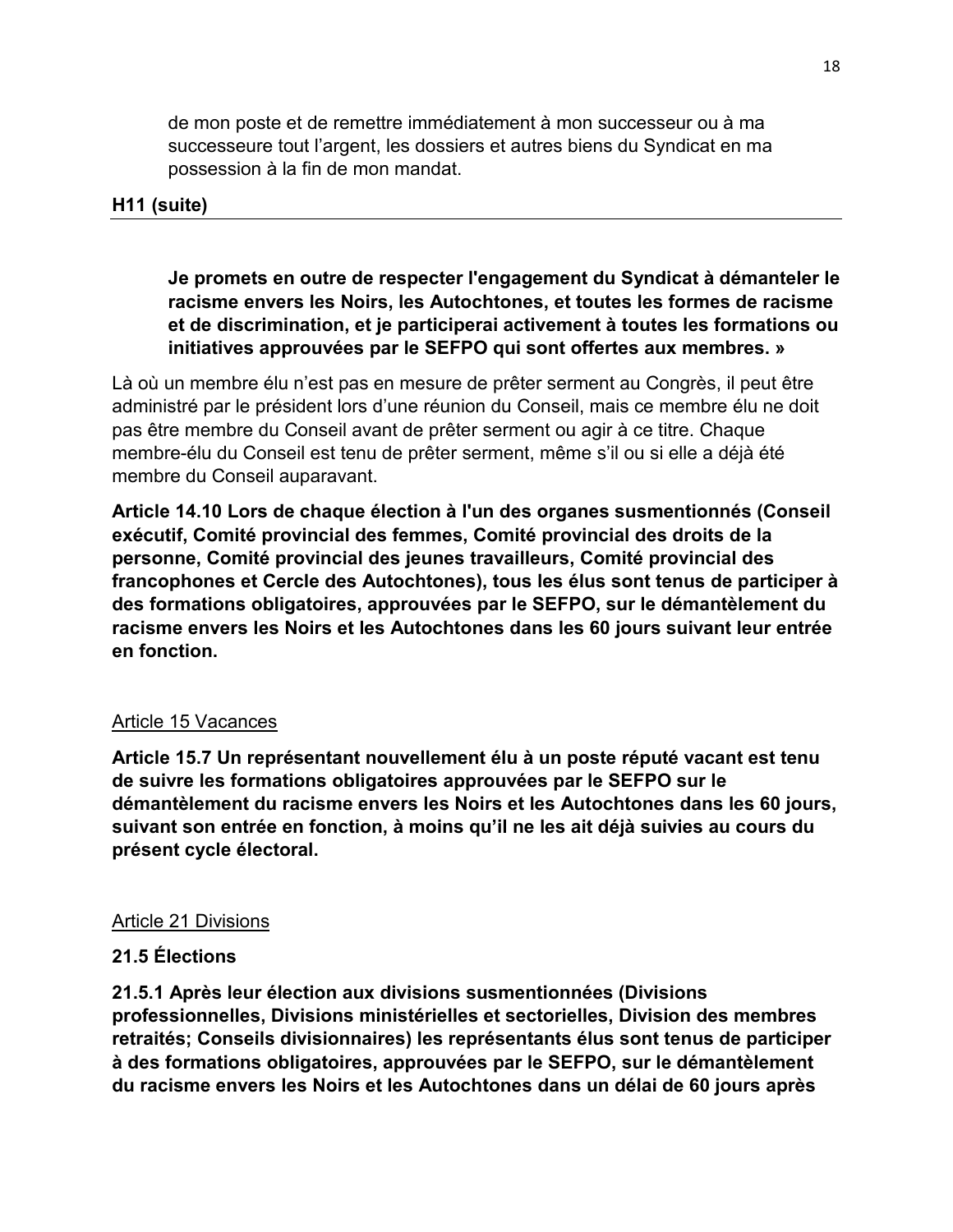**leur entrée en fonction, à moins qu'il ne les ait déjà suivies au cours du présent cycle électoral.**

**21.5.2 Quand un poste devient vacant, le représentant nouvellement élu est tenu de participer à des formations obligatoires, approuvées par le SEFPO, sur le démantèlement du racisme envers les Noirs et les Autochtones dans un délai de 60 jours après son entrée en fonction, à moins qu'il ne les ait déjà suivies au cours du présent cycle électoral.** 

## **H11 (suite)**

## Article 24 Procédures de négociation et de ratification

**24.1.4 Dès leur élection à une équipe de négociation, tous les membres sont tenus de participer à des formations obligatoires, approuvées par le SEFPO, sur le démantèlement du racisme envers les Noirs et les Autochtones dans le cadre de la formation de leur équipe de négociation. Cette formation doit être suivie avant que l'équipe de négociation ne commence à travailler.** 

Article 29 Règlements intérieurs des sections locales

## **29.4 Élections**

**Article 29.4.4 Lors de leur élection à un poste au sein d'une section locale, tous les représentants élus sont tenus de participer à des formations obligatoires approuvées par le SEFPO sur le démantèlement du racisme envers les Noirs et les Autochtones, et ce, dans les 60 jours suivant leur entrée en fonction.** 

**Quand un poste devient vacant, le représentant nouvellement élu est tenu de participer à des formations obligatoires, approuvées par le SEFPO, sur le démantèlement du racisme envers les Noirs et les Autochtones dans un délai de 60 jours après son entrée en fonction, à moins qu'il ne les ait déjà suivies au cours du présent cycle électoral.**

## 29.9 Serments

29.9.1 Tous les dirigeants et dirigeantes élus au niveau de l'Unité ou de la Section locale doivent prêter le serment prescrit au paragraphe 14.7 avant d'être autorisés à prendre leur poste. L'assermentation a lieu à une assemblée générale des membres ou à une réunion du CEL.

29.9.2 Tous les délégués et déléguées syndicaux et tous les délégués et déléguées d'unité doivent prêter le serment suivant avant d'être autorisés à assumer leurs fonctions. Le serment est administré lors d'une assemblée générale des membres ou d'une réunion du CEL, ou en soumettant un exemplaire signé, lu à haute voix lors d'une assemblée générale des membres :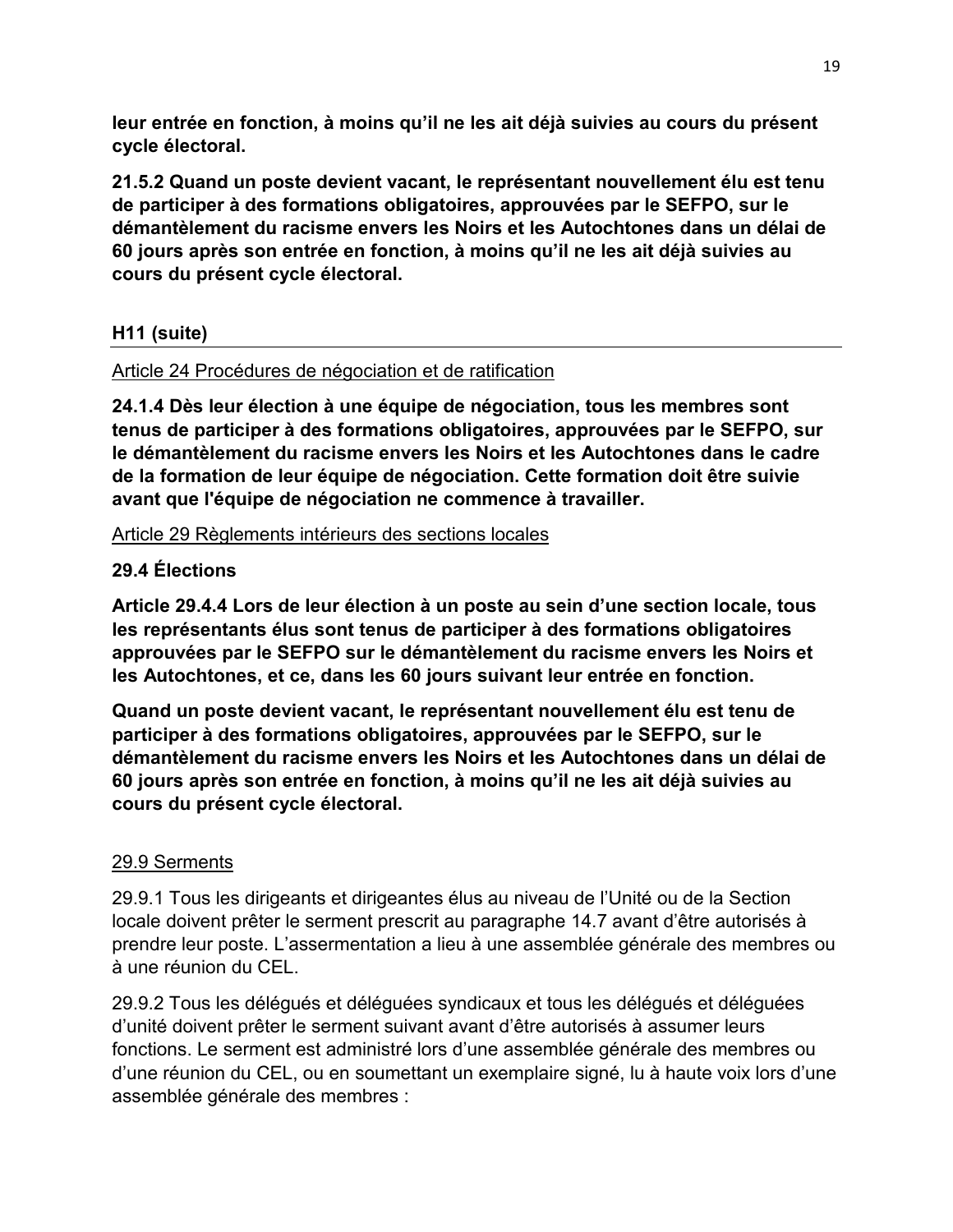• « Je, \_\_\_\_\_\_\_\_\_\_, promets de défendre et de respecter les Statuts et les politiques du Syndicat des employés de la fonction publique de l'Ontario et les Règlements de ma Section locale, de collaborer avec les dirigeantes et dirigeants de la Section locale afin de représenter les membres, et de m'acquitter des obligations et des responsabilités de ma charge de délégué au mieux de mes moyens.

**Je promets également de respecter l'engagement du syndicat à démanteler le racisme envers les Noirs, le racisme envers les Autochtones et toutes les formes de racisme et de discrimination, et je participerai activement à toutes les formations ou initiatives approuvées par le SEFPO qui sont mises à la disposition des membres.**

29.9.3 Tout nouveau membre est tenu, dans sa demande d'adhésion au Syndicat, de signer une déclaration contenant les mots suivants :

## **H11 (suite)**

• « Je,, m'engage solennellement à défendre et à respecter les Statuts et les Règlements du Syndicat, à aider mes camarades syndiqués à améliorer leur condition économique, politique et sociale, à défendre les principes de la démocratie et du franc jeu, et à m'abstenir de tout acte délibéré qui ferait du tort ou du mal à un autre membre du Syndicat.

**Je promets en outre de respecter l'engagement du syndicat à démanteler le racisme envers les Noirs, le racisme envers les Autochtones et toutes les formes de racisme et de discrimination, et je participerai activement à toutes les formations ou initiatives approuvées par le SEFPO qui sont offertes aux membres.** 

La déclaration doit être faite devant un ou une témoin qui peut être un ou une membre de la Section locale, une employée ou un employé du Syndicat ou tout autre représentant ou représentante du Syndicat dûment autorisé.

29.9.4 Tous les dirigeants et dirigeantes et tous les membres ont le devoir de respecter leur propre serment et toute violation de ce serment est considérée comme une violation des Statuts.